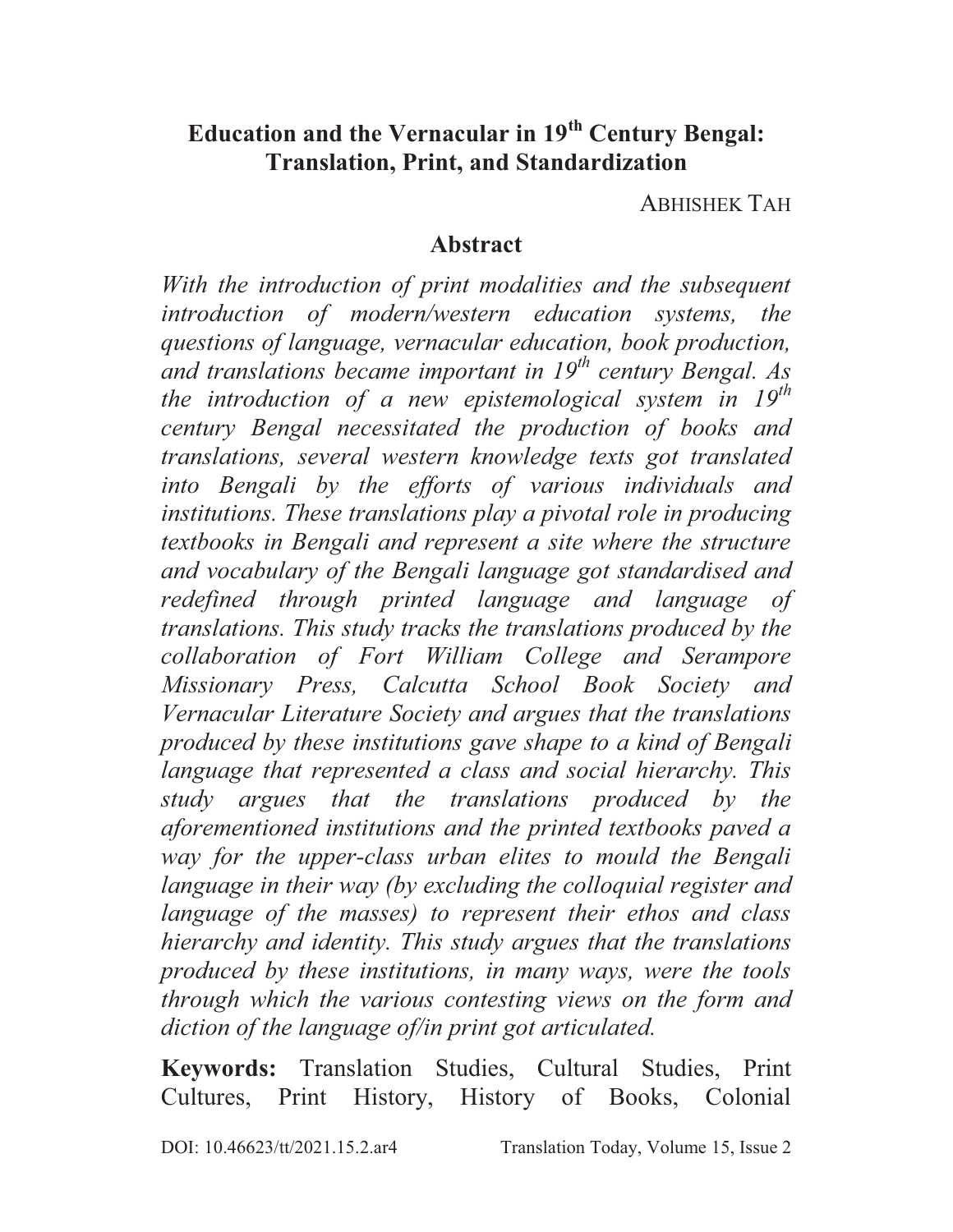Epistemology, Standardization through Translation, Translation as Knowledge Production, Translation and the Vernacular.

# **Introduction**

The print culture along with the early educational institutions initiated a restructuring of the Bengali language and broadly the epistemology, which in turn, created new alignments and linkages and social identities sought through the language. Bernard Cohn in his book *Colonialism and its Forms of Knowledge: The British in India* (1996) makes a similar argument in terms of the Indian languages in general and this could also be applicable to the emerging scenario in  $19<sup>th</sup>$ century Bengal. The indigenous intelligentsia had an important role in shaping the language along the new lines for attaining and serving some imminent political situations. As the members of the aspiring section, they had their own interests in shaping the language in a certain way to exert their social hierarchy in the emerging socio-political scenario. While engaging with the various issues related to colonialism, translation, representation and vernacular in Translation Studies, scholars like Tejaswini Nirajnana (1992), Harish Trivedi (1993) Shivarama Padikkal (1993) and V. B. Tharakeshwar (2002) focused on the issues like asymmetrical power relationships in translation, the reception of English language and literature in the colony, questions of nationalism and colonialism, the politics of the advent of literary genres in the Indian languages and literatures and others. These studies argued that the translations in the colonies got employed by the colonizers to represent certain binary of 'superior' and 'inferior' identity to exert their dominance. The study by Vincemt Rafel (1992), on the contrary, showed how vernacular translation was employed by the colonized to resist colonial dominance. The study by Chandrani Chatterjee (2010) uses the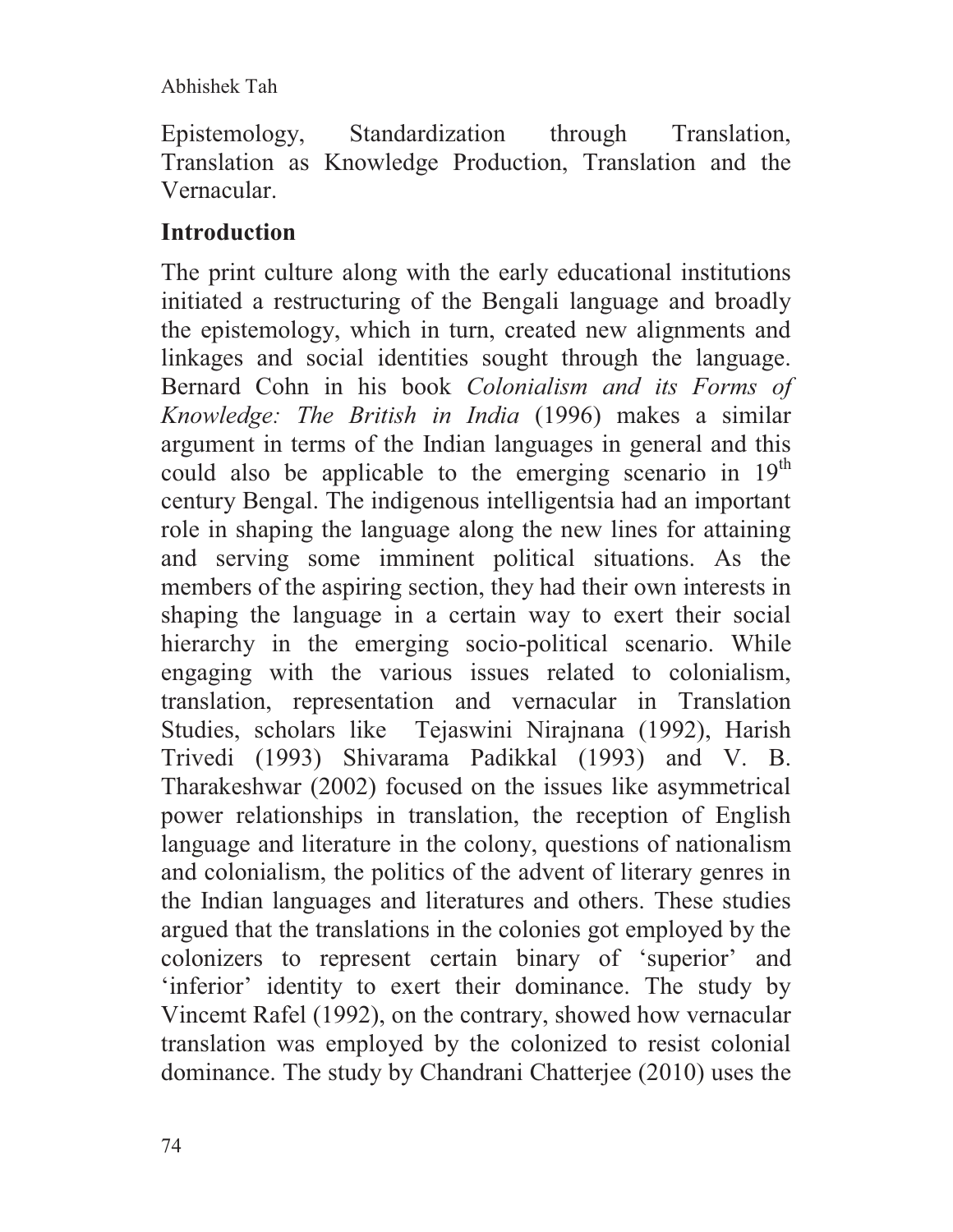framework of the debates surrounding the 'Bengal Renaissance' when she discusses the advent of literary modernity through the translation of literary genres into Bengali. The work by Sherry Simon (2013) opens up a new area related to space and translation where she dedicates a chapter on Calcutta to show how  $19<sup>th</sup>$  century Calcutta as a renaissance city responded to translations.

However, the studies have not focused much on how the colonized made use of vernacular translations to configure certain questions of social class and identity within their native social structure. The site of vernacular translations might be an important archive for providing new perspectives to the existing knowledge in Translation Studies. The studies in this area mentioned above do not talk much about these issues from the perspective of print history although print and vernacular translations are the important sites through which various issues in the intersection of translation, print, and identity can be addressed. My study takes the question of print into account to see if the intersection of translation and print has something new to offer to the questions of identity and translation. The following sections illustrate how the spheres of education, printed language, and language of translation were intertwined and how the participation of the upper-class elites marked these spheres with a class hierarchy and social dominance. As the spheres of the printing press, printed language and translations were intertwined; the language of printed texts and the language of translations got influenced by each other. It can also be argued that the language of various translations determined the language of the printed texts and the printed language too, in turn, determined the pattern or type of language in translations. If translations were the tools, the printed texts were the modes through which social hierarchy and class identity imprinted the Bengali language in the first half of the  $19<sup>th</sup>$  century.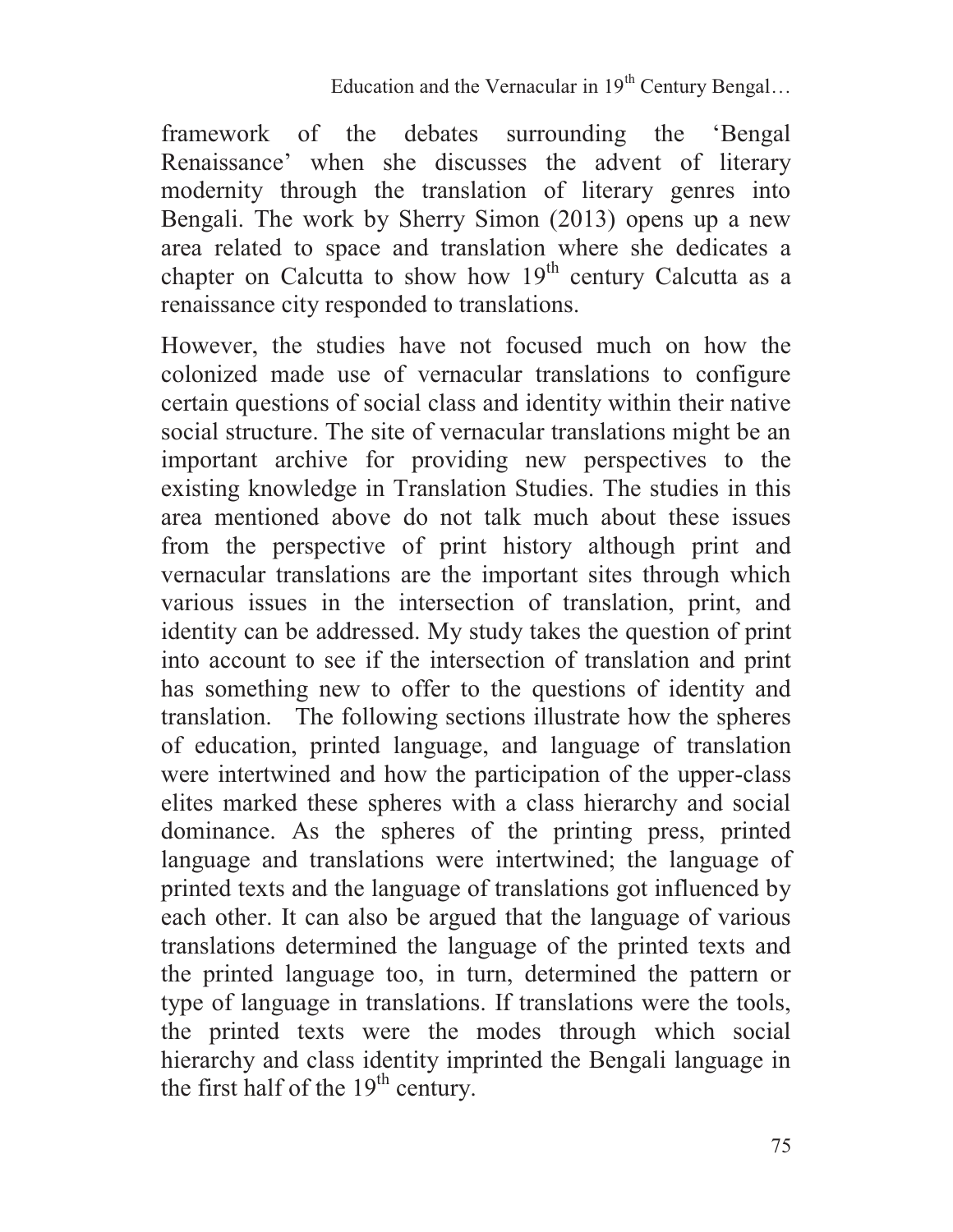# **Translations, Printed Textbooks and the Questions of Class**

This section briefly discusses the early scenario of western education and the initial phases of printed texts and translations in  $19<sup>th</sup>$  Century Bengal. This section also discusses that mostly there was a participation of the Brahmins, wealthy merchants, and other members of the upper-class section of the society in the emerging scenario of education, print, and translation of textbooks in the  $19<sup>th</sup>$  century Bengal. A look at the social class of the translators and other influential figures engaged in the spheres of education, translation and textbook production would better validate the argument.

The native intelligentsia that was directly associated with the systems of education, translations, and the printing press assisting its European masters, turned out to be the Brahmin pundits, as a great amount of credibility was accrued to them by the colonial rulers. David Kopf (1969) has argued that the regime of Warren Hastings was paved through a 'Brahminist liaison'. Hence, the existing parameters of the Bengali language started getting realigned towards a more Sanskritised form. The early composition of books and early education systems, although was initiated by the British, could not escape the native collaboration. The establishment of the Serampore Mission Press (1800) and the Fort William College (1800) accommodated a number of native pundits and intellectuals who played several important roles in shaping the language as modern vernacular (Roebuck 1819). Scholars like Mrityunjay Vidyalankar (1762-1819), Ramram Basu (1751-1813), Ramnath Vachaspati (?-?), Rajiblochan Mukhopadhyay (?-?), who were the erstwhile teachers in various Sanskrit Tols<sup>1</sup> (Roebuck 1819) were the appointed teachers in the college of Fort William. Apart from such participation, the natives were set to establish vernacular printing presses too. The Hindu

 $\overline{a}$ 

<sup>&</sup>lt;sup>1</sup> Seminaries of learning for the Hindus in  $19<sup>th</sup>$  century Bengal.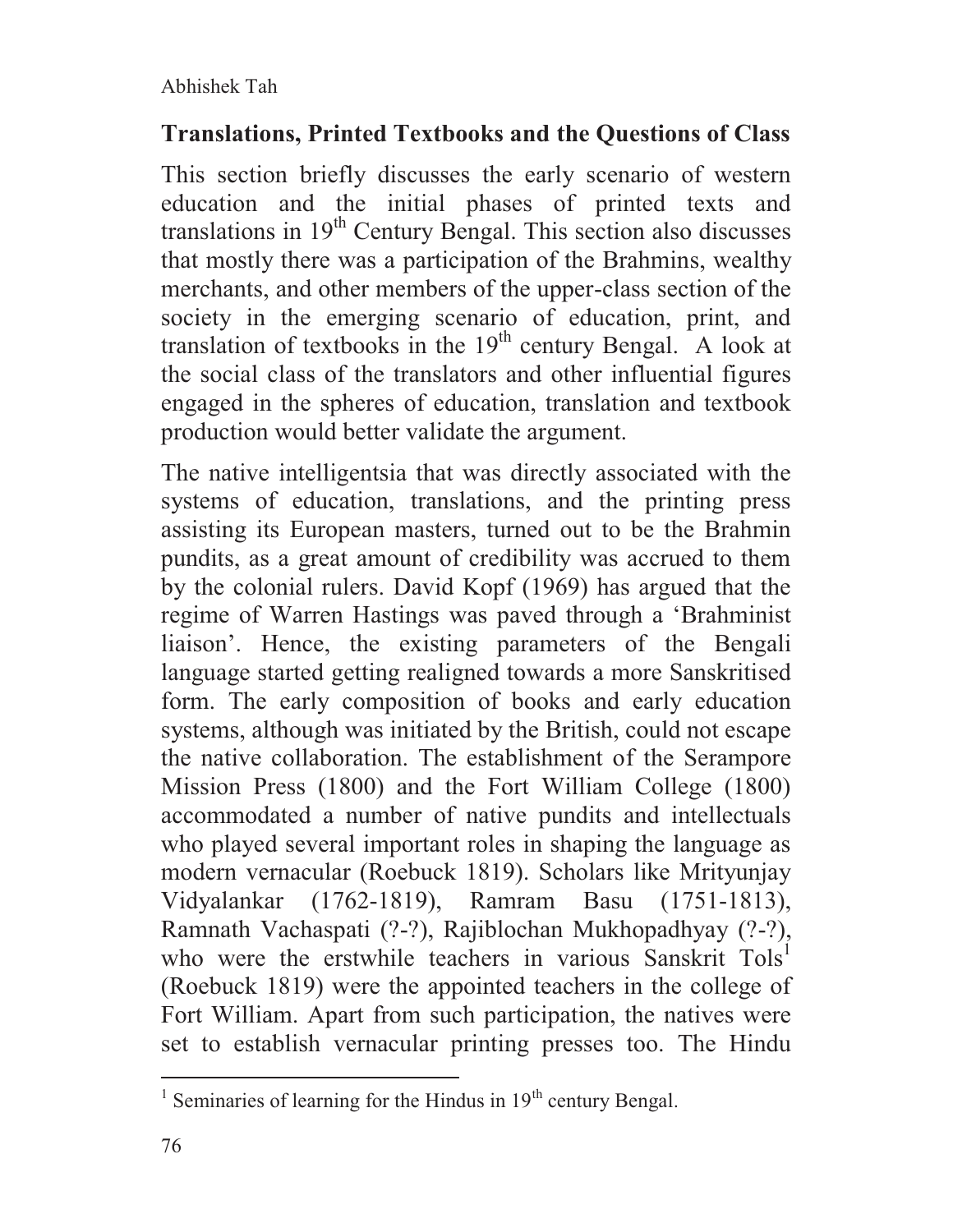College (1817) and the School Book Societies were obviously under the management of the urban wealthiest individuals. Kopf has argued that three categories of Bengali literati formed the part of the urban intelligentsia thriving on British patronage – the Persianised Hindu like Ramram Basu (1751-1813), Brahmin scholar like Mrityunjay Vidyalankar (1762-1819) and the descendants of the Calcutta nouveau-riche class of *Banias* and merchants like Radhakanta Deb (1784-1867). People like Dwarakanath Tagore (1794–1846), an industrialist and wealthy individual of his time donated a large sum of money for modern Western education (Shastri 1903). Rusomoy Dutt and Radhakanta Deb were a few of the initiators who played an important role in the establishment of the Hindu College and the School Book Societies. Towards the latter half of the 19<sup>th</sup> century, the native intelligentsia established a number of reading clubs and libraries to promote education in the public. Landed wealthy patrons like Raja Krishnachandra of Nawadip (1710-1783), the King of Burdwan, Jaykrishna Mukherji (1808-1888) of Uttarpara, Jagadish Sinha of Paikpara opened up their private collections for the public.

Hence, the efforts of the bilingual wealthy elites and the urban literati go hand in hand with the questions of language and its consequent concerns about education, literature, the printed book, and translation. The phase of the early education scenario needs special mention because a great amount of effort was dedicated to produce textbooks in the vernacular. Certainly then, the process of textbook production, as well as the question of vernacular education (to disseminate or replant the terms of western modernity), had to depend upon bilingual conditions. This is a phase where the standards of the Bengali language were getting rearranged with the plural play, interactions, inclusion, and exclusion of Persian, Arabic, Sanskrit, and English. In the following sections, this paper discusses a brief history of the translations carried out by the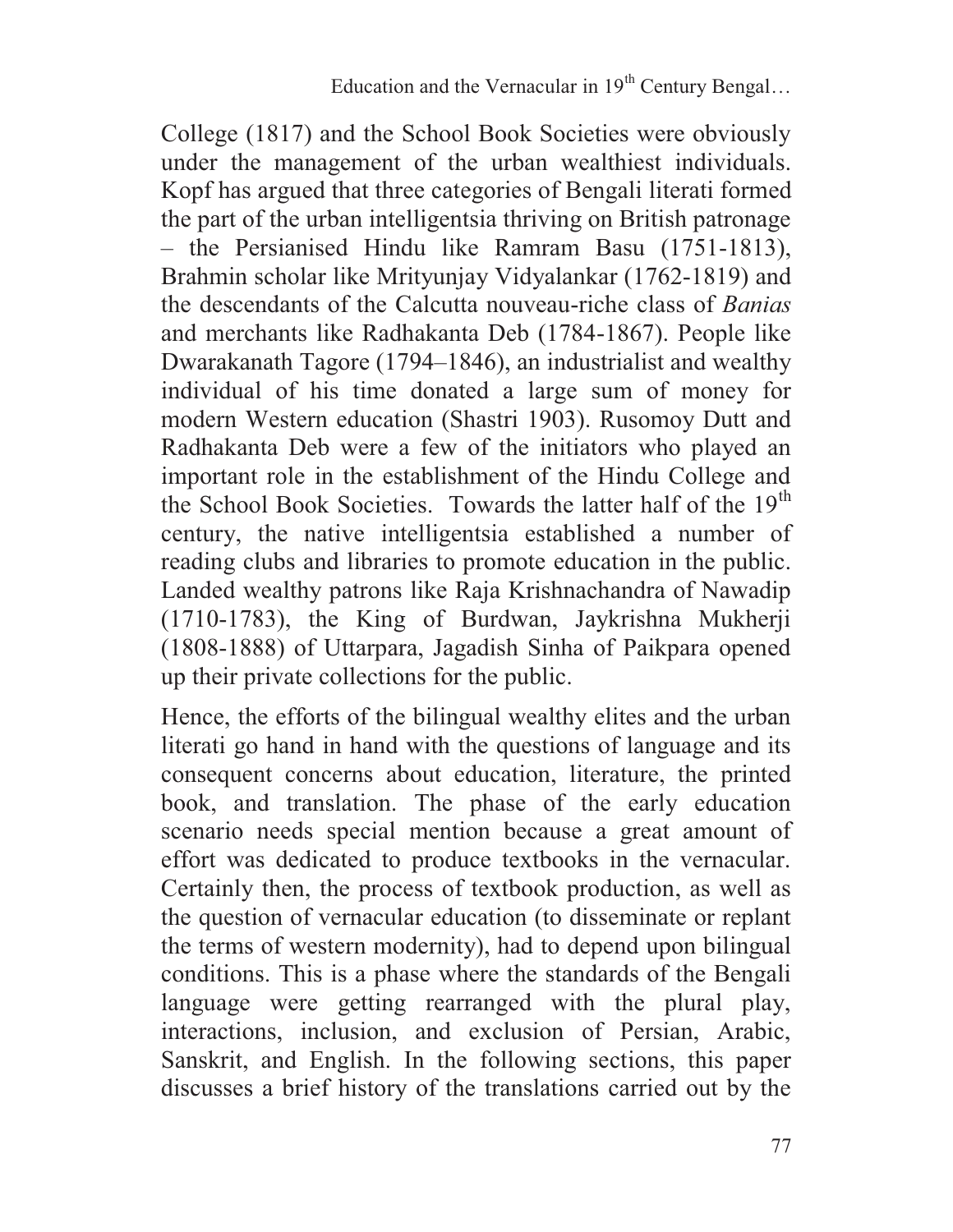early educational institutions like Fort William College, the books societies like the Calcutta School Book Societies (CSBS), and literary societies like the Vernacular Literature Society (VLS) and points out how the Bengali individuals associated with these spaces were mostly Brahmins ('pundits'), wealthy nobles, and members of the upper-class section of the society.

# **Translations in the Bengali Department at the College of Fort William and the Serampore Printing Press**

Printing and publishing in Serampore Mission Press (1800) marks an important phase in the history of the Bengali language, prose, and education. Although the printing activity was initiated by the missionaries and later on utilized by the British government for their purpose, the collaboration and assistance of the local experts and intelligentsia cannot be overlooked in that project. The foundation of the press was laid by William Carey who had come to Bengal in 1793 as a missionary for evangelical purposes.

Carey's project was made easy by the arrival of four members of the Baptist Missionary Society of England namely Ward, Marshman, Bransdon and Grant with Ward being an expert in printing techniques. Several native scholars and pundits like Panchanan Karmakar (?-1804), Ramram Basu (1751-1813), Mrityunjay Vidyalankar (1762-1819) were chosen as the assistants in the project of the Mission Press to help in many works ranging from setting and creating punches to composing and translating books for the Bengali language. With all these experts and resources, translations and publications of texts became a vibrant affair.

All these initial publications and translations reveal that various translators or scholars used different types of Bengali in their translations. In a way, through these several translations in the first half of the  $19<sup>th</sup>$  century in Bengal, these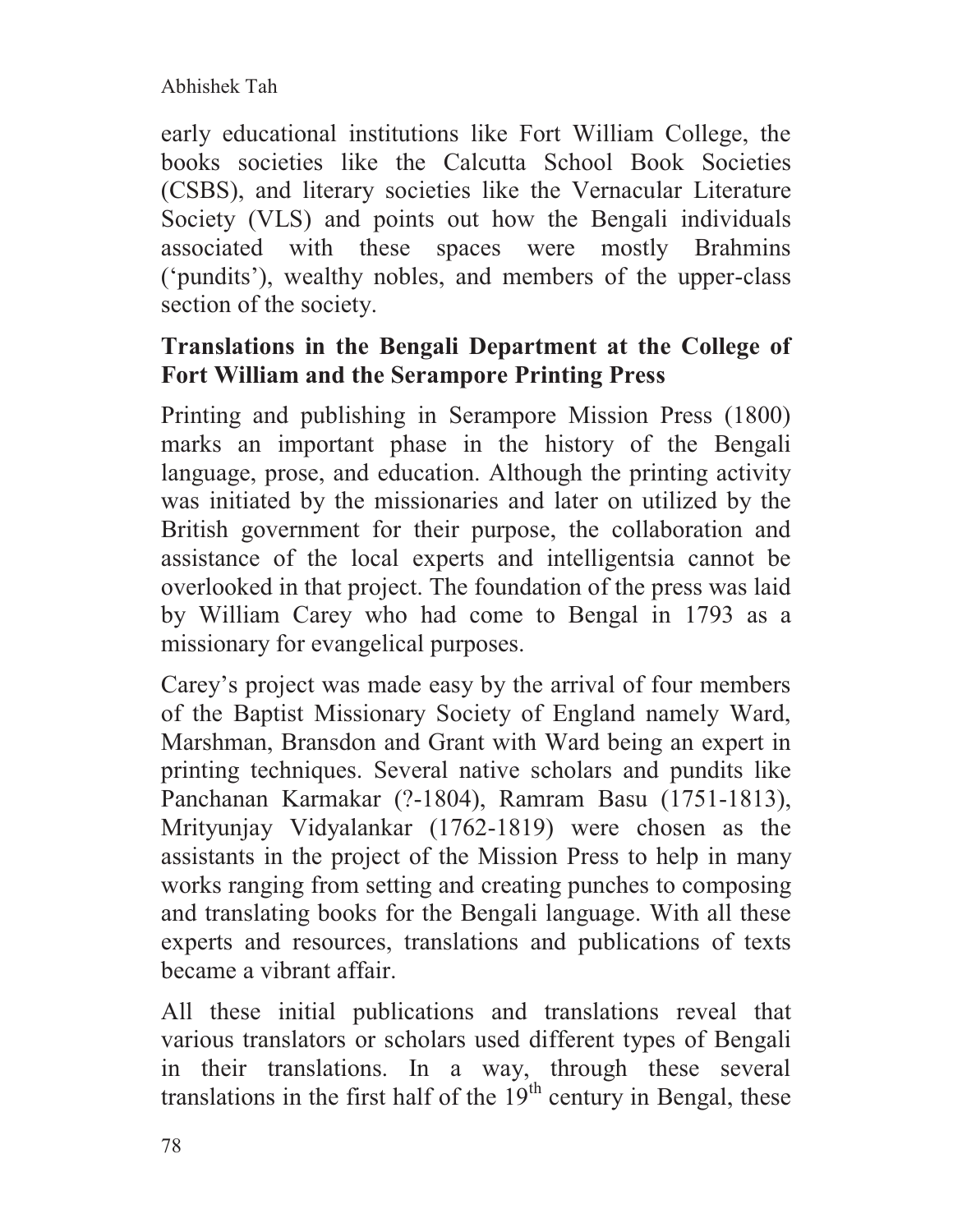institutions could endorse a certain type of Bengali as the standard language of/in print. Sukumar Sen (1998) is of the opinion that the Bengali books written or translated by pundits knowing Sanskrit used to bear the Sanskritic style of the Bengali language. The works of scholars/ teachers like Mrityunjay Vidyalankar used to bear the traces of Sanskritised Bengali whereas Bengali works by Ramram Basu used to bear the traces of Perso-Arabic vocabulary and style.

Tarini Charan Mitra's (1772-1837) language of translation used to carry the traces of English language and style as he was translating from the English language sources. The sources of translations of these translators and scholars were also quite different. While translators like William Carey and Mrityunjay Vidyalankar translated from Sanskrit texts, Ramram Basu used to translate from the Persian texts. As a result, Carey and Vidyalnkar's translations used a type of Bengali that was influenced by the structure and idiom of Sanskrit, while the Bengali used by Ramram Basu was influenced by Persian diction and vocabulary.

There were various other teachers appointed in other language departments in the college of Fort William but some of them came forward to compose books for the Bengali department. Tarini Charan Mitra (1772-1837), Rajiblochan Mukhopadhyay (b?), Munshi Chandicharan (? – 1819) and Haraprasad Roy (b.?) were the notable scholars who contributed to Bengali textbook production, prose and translation to a considerable amount. The languages of these translators too were influenced by Sanskrit and Persian/Arabic vocabulary and structure. A brief discussion with examples in the following section would be important to support this argument, as these translators had different views on the language of translation which also determined the language of print and its standards.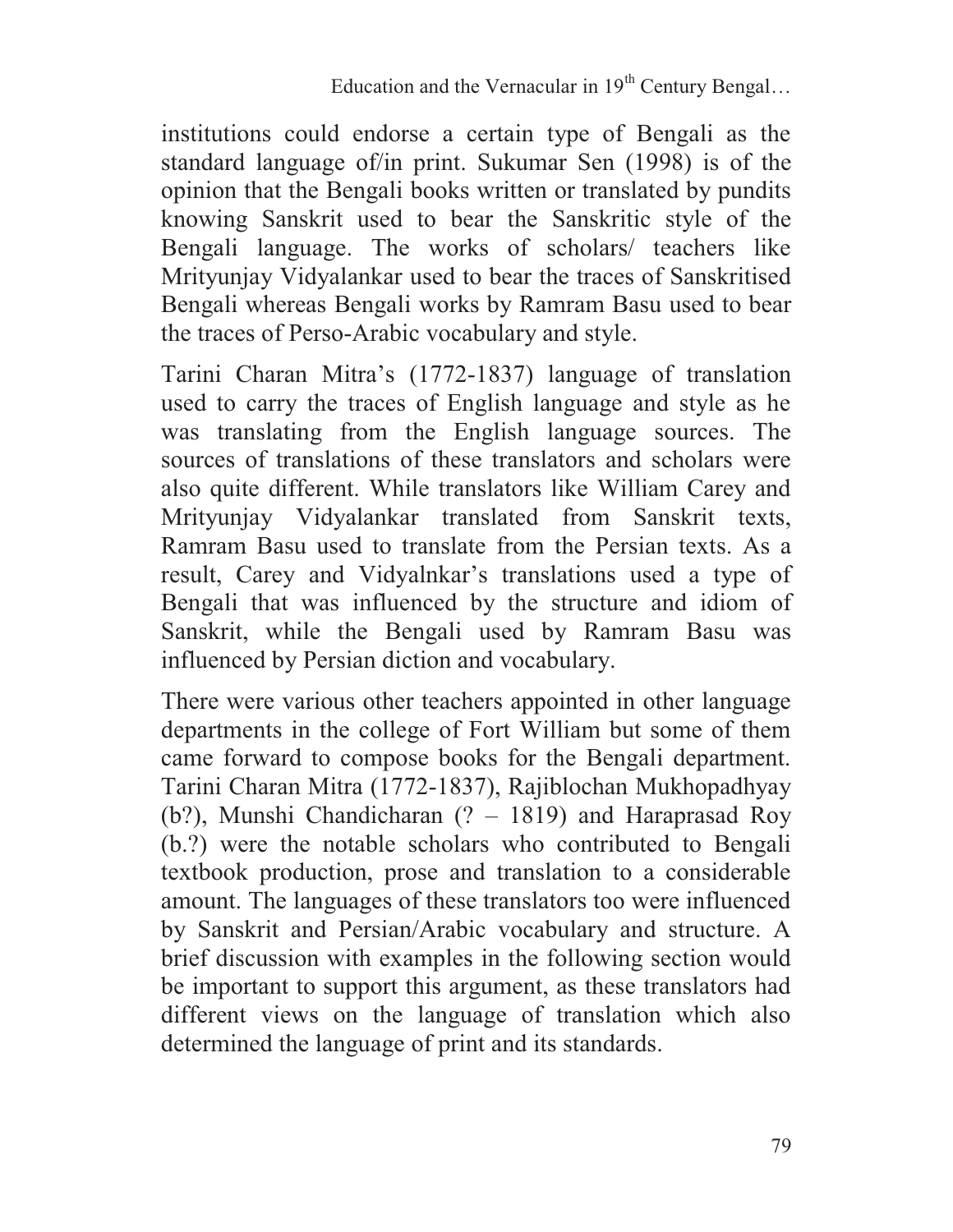# **The Early Translators, Language of Translation, and Types of Bengali in Collaboration of Fort William College and Serampore Mission Press**

William Carey's book titled *Kathopakathan* or *Dialogues Intended to Facilitate the Learning of the Bengali Language*  published in 1801 shows that he was aware of the various strands of Bengali language used by different social groups as the language of this bilingual book included the colloquial as well as high registers of the Bengali language. Apart from these, at around the same time, he also printed and published the Bengali translation of *The Ramayana* in 1802 written by Krittibas. This translation was a bit influenced by Sanskritised Bengali. Another important book composed by Carey in Bengali was *Itihasmala* (1812). The early book *Kathopakathan*  was a bilingual book with Bengali and English texts put side by side. Carey's one more composition *Ithihasmala* or *A Collection of Stories in the Bengali language* included one hundred and fifty stories where some of the stories can be traced back to Sanskrit stories like *Betalpanchabinshati* and some of the stories can be traced back to Persian and Hindustani sources.

However, none of the stories in *Ithihasmala* can be termed as a direct translation from the sources (Sen 1998). The stories in this collection were only collected by Carey but got translated by other Bengali scholars. The type of Bengali language used in this book is lucid and simple. Though this particular book was not prescribed in the syllabus of the Bengali department for its supposed lucid and light contents but this book certainly carries value in being the first-ever Bengali book of stories.

Golaknath Sharma (?-?) was another name in the history of Bengali language and prose known for his Bengali translation of *Hitopadesa* in 1802. Golaknath's knowledge of Sanskrit was not much and his translation of the Sanskrit text was not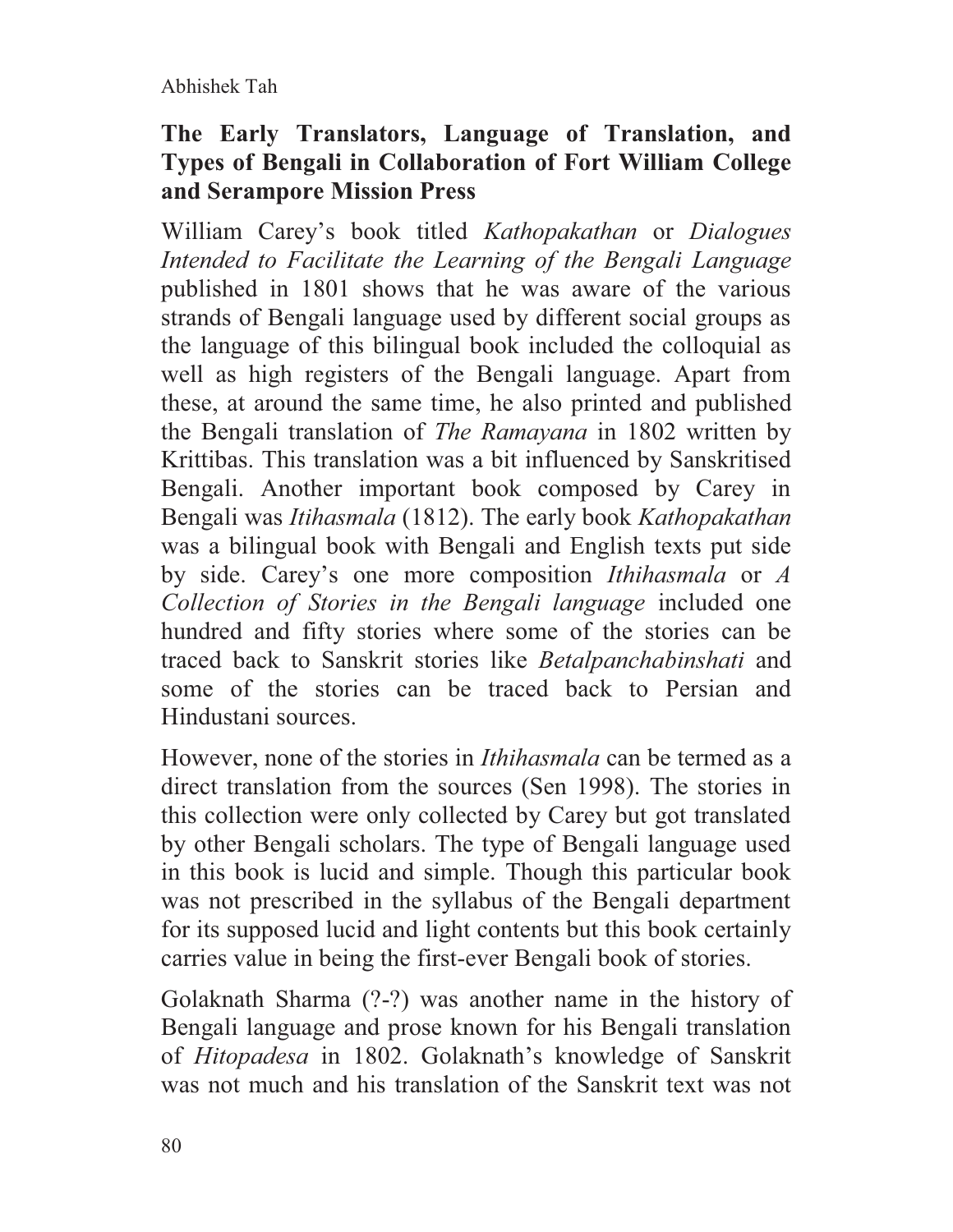literal. He rather provided a lucid version of the Sanskrit text in Bengali. Scholars like Sukumar Sen (1998) suggest that Golaknath had even skipped many of the paragraphs from the source text and the spellings of many *tatsama* words were erroneous and twisted. This shows how Golaknath was trying to simplify the complexity of Bengali words derived from Sanskrit. The language of his translation follows a lucid style with occasional usage of colloquial form.

Mrityunjay Vidyalankar was one of the major influential figures engaged in translating into Bengali and shaping the Bengali prose. The first book written by Mrityunjay was *Batrish Simhusana* (1802) which followed the Sanskritised high-Bengali in its prose. The syntax of the language used by him was complex and the use of fewer punctuation marks makes the prose difficult to understand. Tales like *Batrish Simhusana* were quite popular in Bengal as many versions of the same text in Sanskrit were also in circulation. A certain version of *Batrish Simhusana* credited to Kalidasa was also quite popular. Mrityunjay might have had followed one of these texts for his translation. *Rajabali* written by Mrityunjay and published in 1808 is considered to be an original composition but much of the evidence proves it to be a translation of an unknown Sanskrit (?) work. The title page of the work mentions that the book contains materials collected from the language and even at the end of the book the author describes it as *Rajtaranga.* Scholars like Sukumar Sen (1998) and Sajanikanta Das (1988) have argued that the book was a translation of the materials collected from the region and also assume that the name *Rajabali* refers to a book in Sanskrit and *Rajtaranga* was Mrityunjany's version of it. Scholars like Kopf (1969) think that *Rajabali* represents the various forms of historical mode prevalent among contemporary Hindu literati. *Hitopadesa* published in 1808 was a translation of the popular Sanskrit text. This is almost a literal translation in Bengali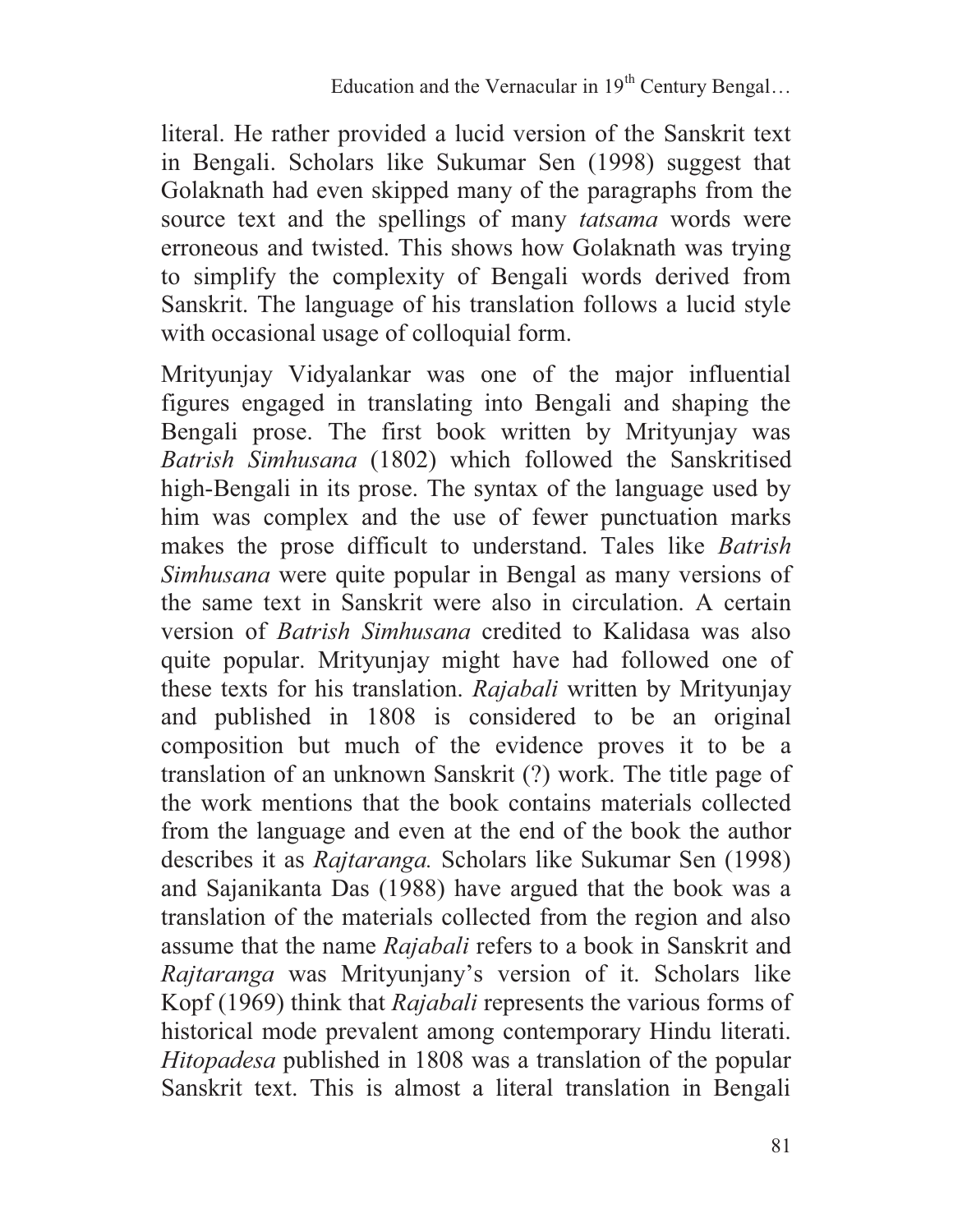which carries a distinct influence on the complex syntax of Sanskrit. Nevertheless, this translation by Mrityunjay was so popular that it was followed by almost all the ten translations of the same text published between 1801- 1810. A bilingual book titled *Vedanata Chandrika* or *An Apology for the Present System of Hindoo Worship* is also credited to Mrityunjay published in 1817. Mrityunjay's use of highly Sanskritised Bengali with a complex syntax is pointed out by many scholars like Sukumar Sen (1998).

One of his most famous books is the Bengali translation of *Aesop's Fable* published in 1803 to be used in the Bengali classes of Fort William College. The collection which features the Bengali translation is titled *Oriental Fabulist* which was a project supervised by John Gilchrist, a teacher in the Hindustani department. This book contains the English text and its translation into six languages like Hindustani, Persian, Arabic, Brajbhasa, Bengali, and Sanskrit. The entire book is printed in Roman script with the title reading as *The Oriental Fabulist* or Polyglot Translations of Esop's and other Ancient Fables (1803). The introduction written to this by Gilchrist mentions that Tarini Charan translated the text not only in Bengali but also in Persian and Hindustani. Tarini Charan's Bengali translation reveals that his prose was easy to read, lucid and simple although in some places his Bengali seemed to be influenced by English syntax. Appropriate and apt use of punctuation marks in his prose made it easy to understand. At around the same time, he translated another book in collaboration with Radhakanta Deb (1784-1867) and Ramcomul Sen (1783-1844) titled *Nitikotha* (1818) or *Fables in the Bengalee Language*, for use in schools. This was a collection of tales from English and Arabic and translated into Bengali for CSBS. Munshi Chandicharan's *Tota Itihas* got published in the Serampore press in 1805 as a text prescribed in the college of Fort William. The tales included in this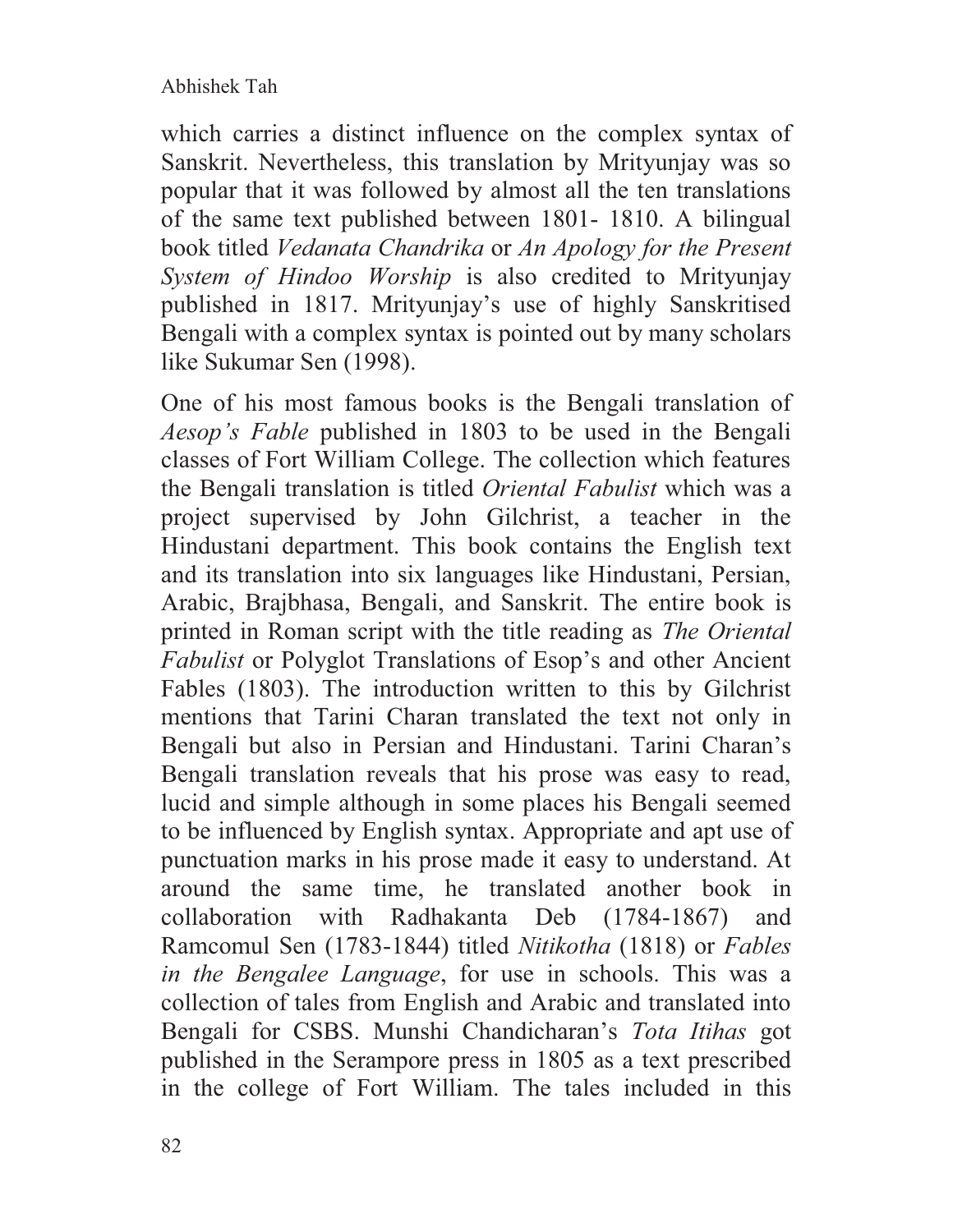translation were taken from the Sanskrit text *Sukasaptati.* This book was a translation from *Tota Kahani* in Hindustani by Haider Buksh which was actually also a translation of a Persian text. Sajanikanta Das mentions:

*Tota Kuhanee* a translation into the Hindoostane tongue, of the popular Persian tales entitled *Tootee Namu*, by Sueyeid Huedur Buksh Hueduree, under the superintendence of John Gilchrist... printed at the Hindoostanee Press... (1988:177).

The language of Chandicharan's prose is lucid, simple, short containing many Perso-Arabic words. The Bengali prose used by Chandicharan followed the grammatical conventions of Sanskrit but kept the simplicity of language intact.

Haraprasad Roy (?-?) was also another language faculty in the college of Fort William. He translated a book titled *Purushpariksha* in 1815. This book was a translation of a Sanskrit book bearing the same title written by the Maithili poet Vidyapati. The influence of Sanskrit syntax and usage of complex diction was quite discernible in this book as it was a translation from Sanskrit.

The joint publications of Fort William College and Serampore Missionaries mark a distinct phase of the history of Bengali books, prose, and translations in some way. Literary historians like Sajanikanta Das (1988) suggest that the influence and relevance of Fort William and Serampore books started to die down by 1815 as learned Bengali scholars and socially/Economically influential individuals appear in the scenario and contribute largely to vernacular elementary and higher education. Hence, the establishment of societies and institutes like Calcutta School Book Society, Calcutta School Society, Hindu College etc. brought in a new phase which can be seen as the indigenous intelligentsia's response to negotiate and reconfigure some of the aspects of education, language, translation and book production. As the indigenous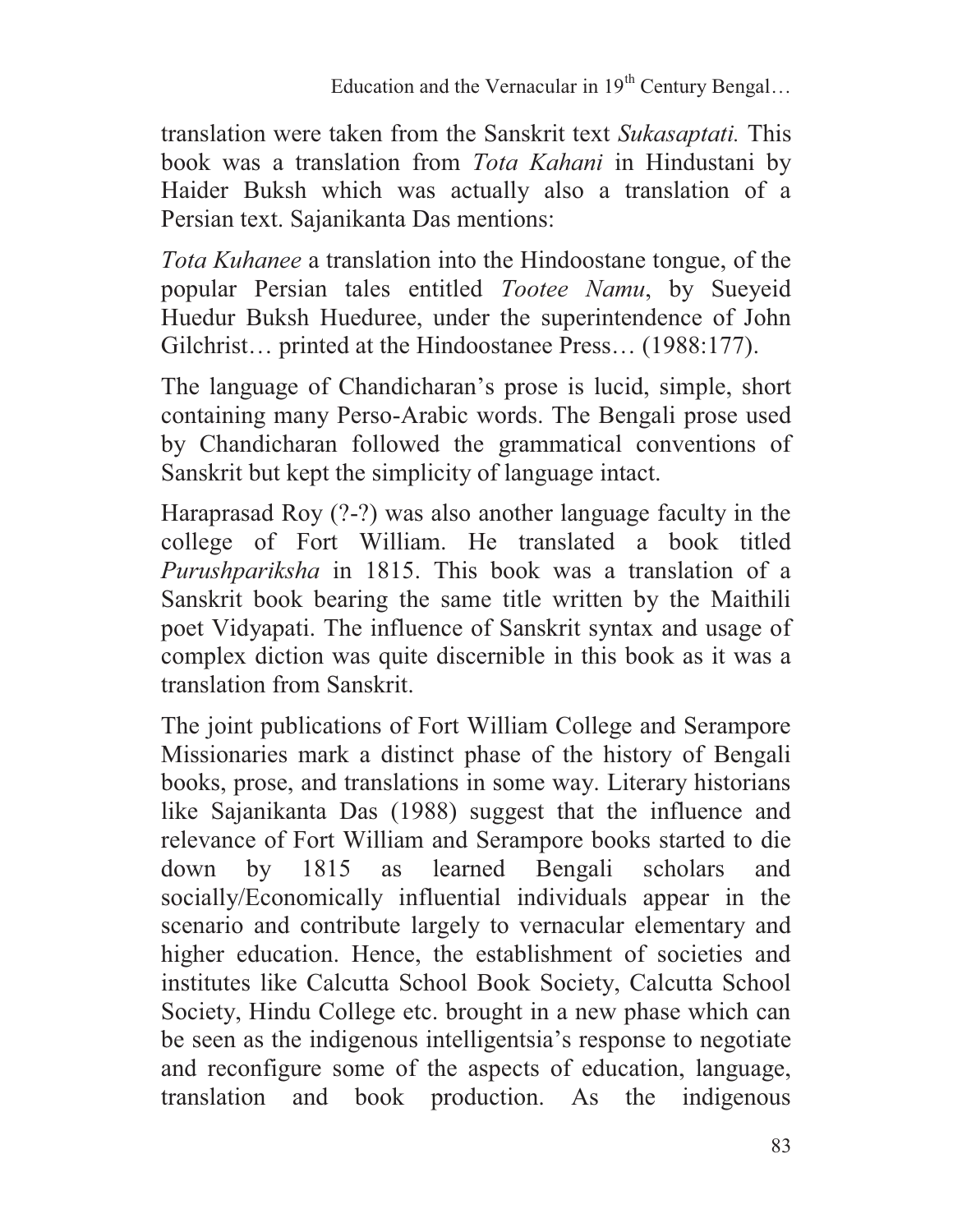intelligentsia sought to spread education in vernacular, a lot of translations had been done from the western knowledge texts of science, mathematics, biology, natural history and many others. The activities of the Calcutta School Book Society remain immensely important in this respect. The following section discusses the book productions and translations of the CSBS.

### **Calcutta School Book Society and the Production of Translations**

The role of the Calcutta School Book Society (established 1817) has largely been ignored in the history of Bengali vernacular education, the history of books and the history of translations in terms of their importance accrued to the history of English education initiated in Bengal in 1835. The establishment of School Book Society and Calcutta School Society (est. 1818) in the vernacular education scenario of contemporary Bengal marks a departure from the existing patterns and practices of elementary/school education. Society can be viewed as a response of the Bengali intelligentsia, both Hindus and Muslims, to the intellectual conditions created by the British education institutions like the Fort William College. Calcutta School book Society (CSBS) was one of those few exemplary institutions where the participation of the Muslims and Hindus to promote the cause of education in the vernacular (Bengali) could be witnessed. In this sense, the formation of the society can be viewed as an "act" of translation too, where a particular ideal set by the British education system was altered, modified, and transformed by the Bengali intelligentsia to suit their purpose. With the beginning of the new school system initiated by Calcutta School Society (CSS), the idea of producing appropriate secular textbooks in the vernacular stemmed up. The upper-class Hindu and Muslim elites came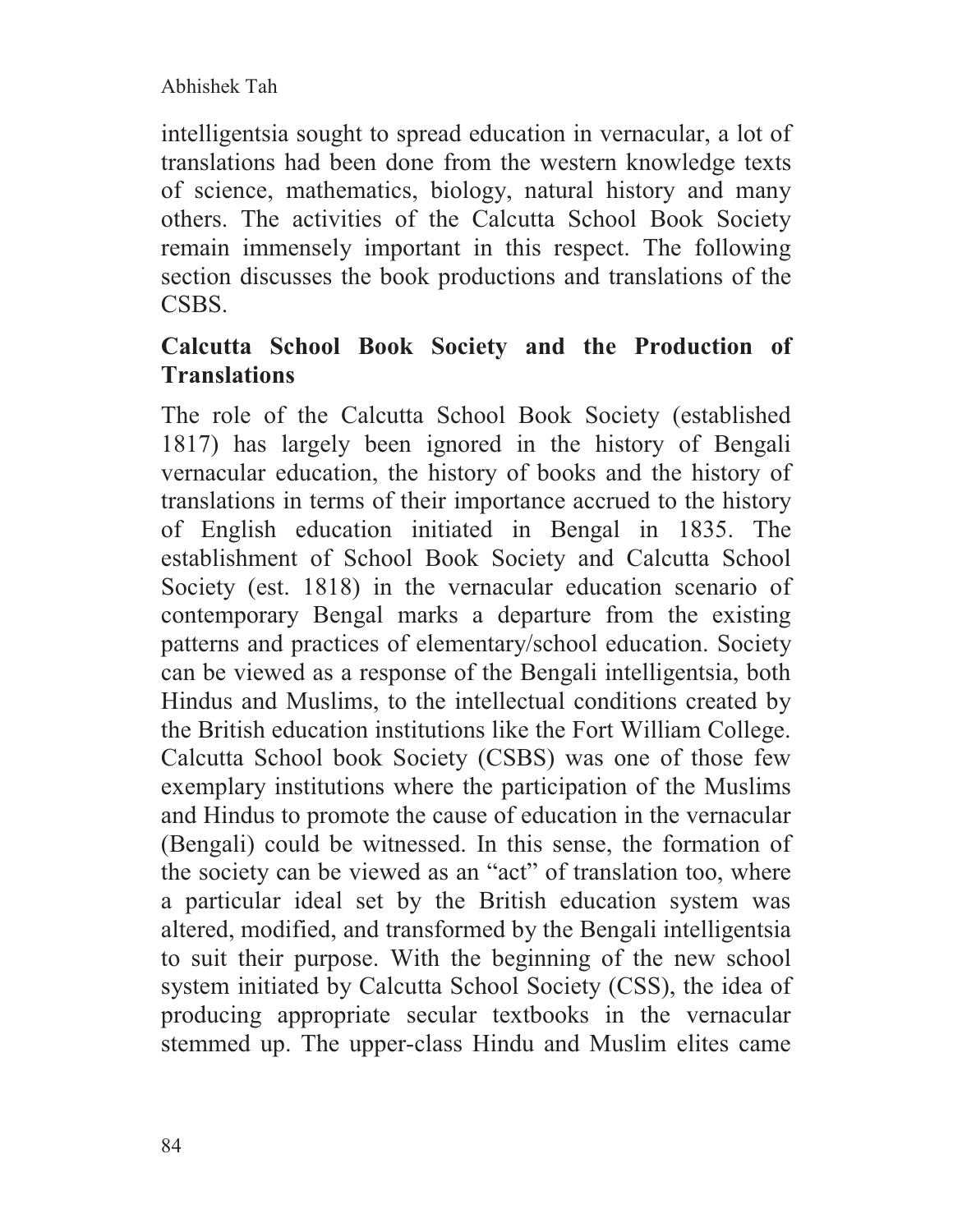forward to support the idea of promoting a secular vernacular elementary education in Bengali.

Followed by its establishment the School Book Society had sanctioned a bulk of grants for the spread of textbooks in various schools. This phase of textbook production brought a change in Bengali language education and laid one of the foundations towards the discourse of modernity. Shibaji Bandopadhyay (2013) has discussed how the grant for translation and production of textbooks in the Bengal presidency was much higher than Bombay and Madras presidencies because there was a detailed outline and estimation of books prepared in Bengal and a grant of some particular amount was asked from the government.

Bandopadhyay (2013) has also discussed how the first phase of the learning curriculum was full of moral tales, tales about ethics and of course moral lessons of overwhelming importance and influence of 'education' in one's life. The first of the books to be published by the School Book Society was Nitikatha (1818), composed by three Bengalis Ramcomul Sen, Tarini Charan Mitra and Radha Kanta Deb and *Hitopadesh*  (1820), composed and edited by Ramcomul Sen. John Bunyan's *Pilgrim's Progress* was translated into Bengali by Felix Carey. Books on sciences in general and Physics, Chemistry in particular also started getting published from 1825 onwards. A lot of bilingual books started getting published around this time as well. William Yates' *Padartha Vidaysar* (1825) is one such bilingual book written in the mode of conversation. Yates' another bilingual book published in 1833 was *Jyotirvidya* which is a translation of a book on astronomy by David Brewster. A bilingual textbook titled *Anecdotes of Virtue and Valour or Sadgun o Birjer Itihas* got translated into Bengali in 1829. The name of the translator was not mentioned but scholars like Sen (1998) assume that book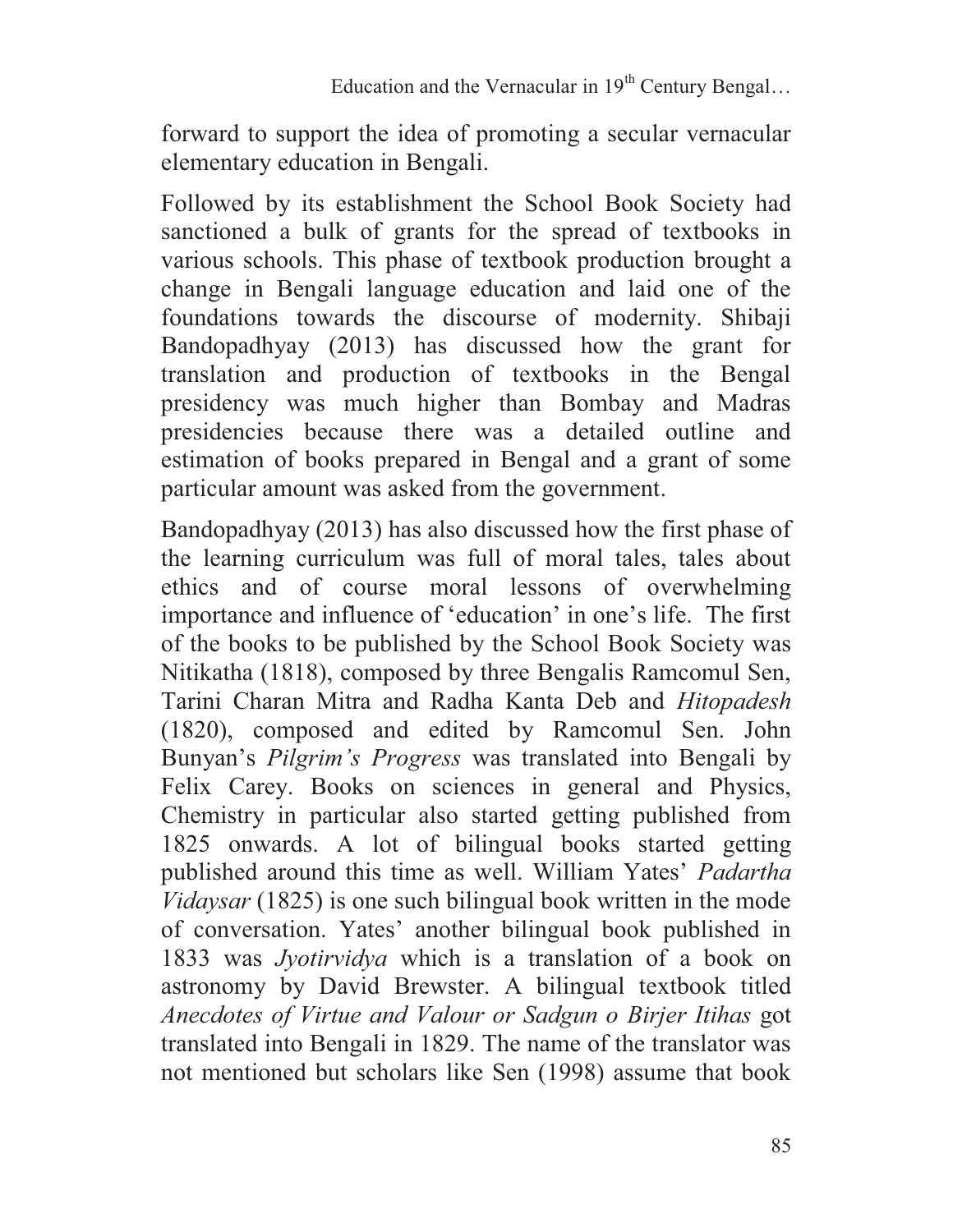was translated by J. C Marshman. In an article on the  $19<sup>th</sup>$ century Bengali prose Swapan Chakravorty (2004) discusses the situation of various books and compilations where there was a play of the heteroglot:

Reading Bengali in a Romanised text was a minor matter compared to the spate of printed books that could summon up an unsettling heteroglot world of mixed characters, translations, and socio-linguistic registers. Besides dictionaries, vocabularies and readers, there were bilingual editions of textbooks... (Chakravorty 2004: 207).

A lot of books on history were translated around the third and fourth decade of the  $19<sup>th</sup>$  century in Bengal. Sukumar Sen (1998) comments that around this phase composition of history books held an important position among the textbook composers; two books on the history of India and Bengal by Marshman were the most preferred source for the authors of history textbooks like Gobinda Chandra Sen, Gopal Lal Mitra, Khetramohan Banerjee, Ishwar Chandra Vidyasagar et al. Sukumar Sen (1998) also mentions that the only book of history in this phase which was not a translation was Dhekial Phukan's *Assam Buronji* (1829). All other books of history composed in this phase were translations of Marshman's books. Gopal Lal Mitra's *Bharatbarsher Itihas* (1840) was one of the first translations of Marshman's History of India. The book by Mitra was published under the patronage of the Committee of Public Instructions.

Gobinda Chandra Sen's *Bangalar Itihas* (Vol I) published in 1840 is also a translation of Marshman's *History of Bengal.*  Vidyasagar's *Bangalar Itihas* (Vol II) published in 1848 is also a translation of Marshman's *History of Bengal*. Vidyasagar's translation can be seen as a continuation of the translation started by Gobinda Chandra as Vidyasagar had translated the last nine chapters of Marshman's book.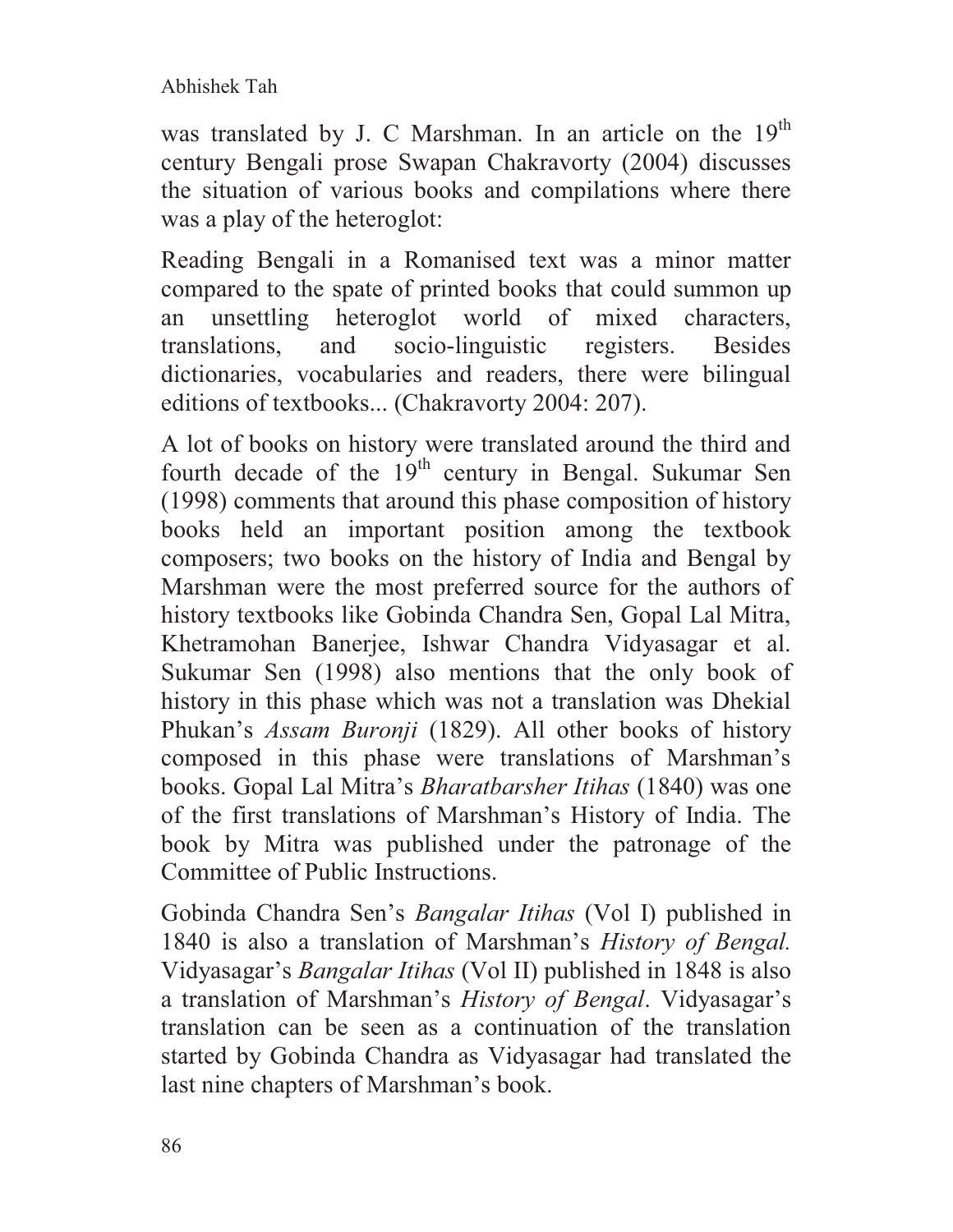### **The Vernacular Literature Society: Translations for a Vernacular Domestic Literature**

The idea behind establishing the Vernacular Literature Society (VLS) or *Bangavasanubadak Samaj* (roughly translated as 'Society for Bengali Language Translation') was to promote more translated educational and literary texts for a larger section of people in the Bengali society. The society came into existence in 1851 collaborated by missionaries, British officials and Bengali intelligentsia alike to publish appropriate, easy and cheap texts in translation, which would best suit the aforementioned objective.

Scholars like Abhijit Gupta (2011) argue that the purpose of establishing the VLS might have been to bring in publications of more refined standards as opposed to the popular publications and genres of Battala and their supposed 'vulgarity' and 'obscenity'. The argument might be valid as we see in one of the first books *Lord Clive* (1852) published by the society. In the preface of the book, the translator Harachandra Dutta asserts the superiority of the works published by the VLS and takes a dig at the popular literature saying "much of the literature thus provided for the people is confessedly pernicious in its character" (Quoted in Sen 1998: 59).

# **Vernacular Literature Society and the Popular Translations: Shaping Domestic Literary Taste**

When VLS made its appearance in the scenario of publishing in the vernacular, the overall interest and motivation for vernacular education and publication were on the decline and a number of British scholars and officials had been against the idea of translating anything from English into Bengali as they thought the Bengali tongue was incapable of expressing the subtler thoughts expressed in English and they argued for educating the natives in English itself (Gupta 2011: 153). In a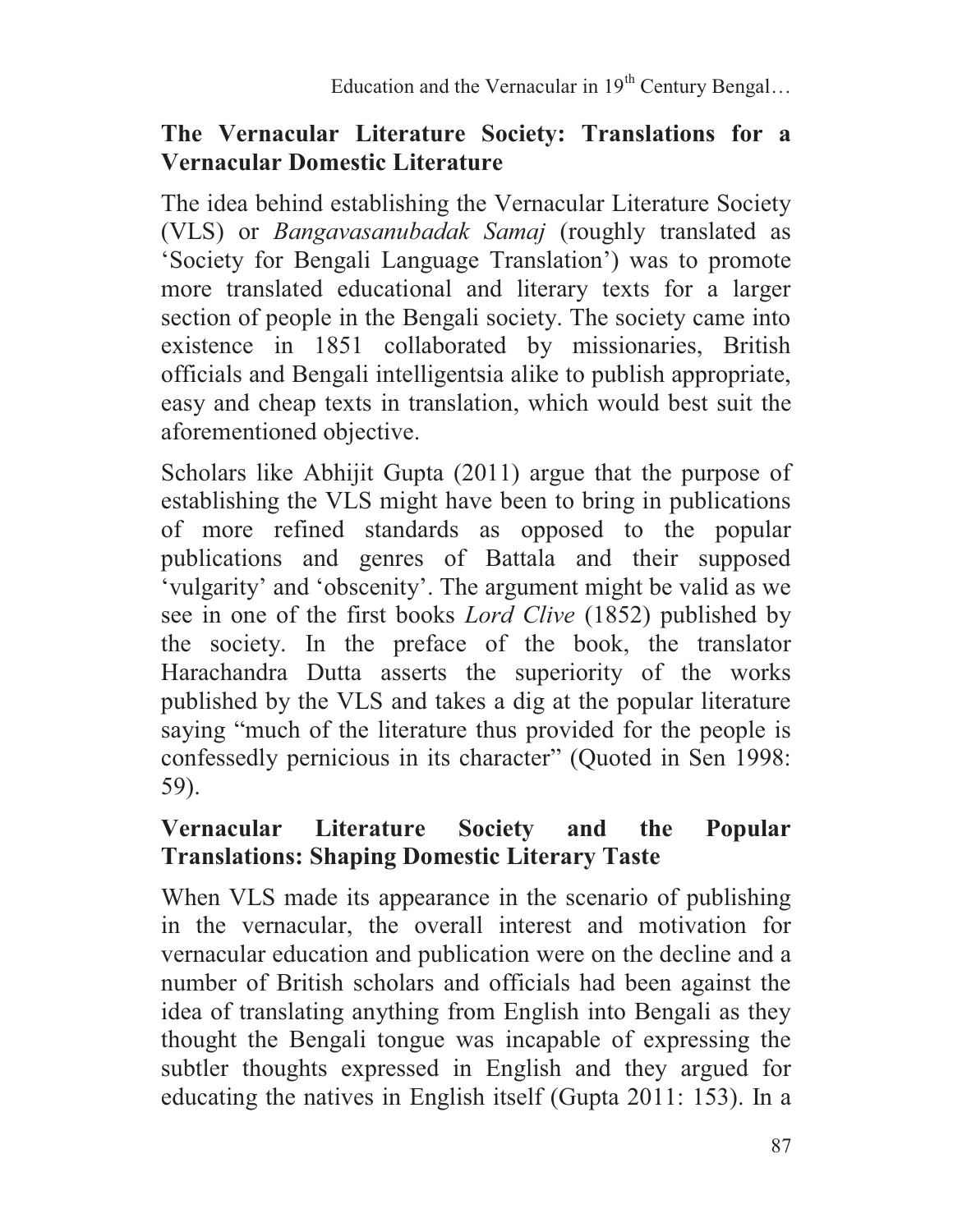note on their plan, the committee revealed that they planned to translate and publish those valuable books which are generally left out by the societies like 'Calcutta Christian Tract and Book Society' (1823), Calcutta Christian School Book Society' (1839), Christian Knowledge Society', School Book Society or Asiatic Society.

The Vernacular Literature Society was, in some sense established to complement the activities of various institutions and societies promoting vernacular education and translations. The members of the society consisted of indigenous wealthy people like Jaykrishna Mukherjee, Rusomoy Dutta, Prasanna Kumar Tagore et al, indigenous scholars like Vidyasagar, Radha Kanta Deb et al, missionaries like James Long, J. C. Marshman et al and British officials and enthusiasts like Marquis of Dalhousie (Patron), J. R. Colvin (as President), H. T. Buckland, H. V. Bayley, J. A. Crawford, W. Seton-Karr, H. Woodrow (as treasurer) and Hodgson Pratt (Secretary) et al.

With the objectives of the committee directed towards translating and producing cheap books, the society set out to execute its ambitious plan of translating classics from English for mass circulation under the series of 'Bengal Family Library' or *Garhastya Bangala Pushtak Sangraha.* The project of the society was to produce and circulate a suitable 'vernacular domestic literature'. The society had a set of rules for the selection of texts to be translated as well as for the method of translation to be followed. James Long in his *Returns* thus describes:

This Society was established in 1851 to publish translations of such works that are not included in the design of the Tract or Christian knowledge Societies on the one hand, or of the School Book or Asiatic Societies on the other, and likewise to provide a sound and useful Vernacular Domestic Literature for Bengal (Long 1859: LIV).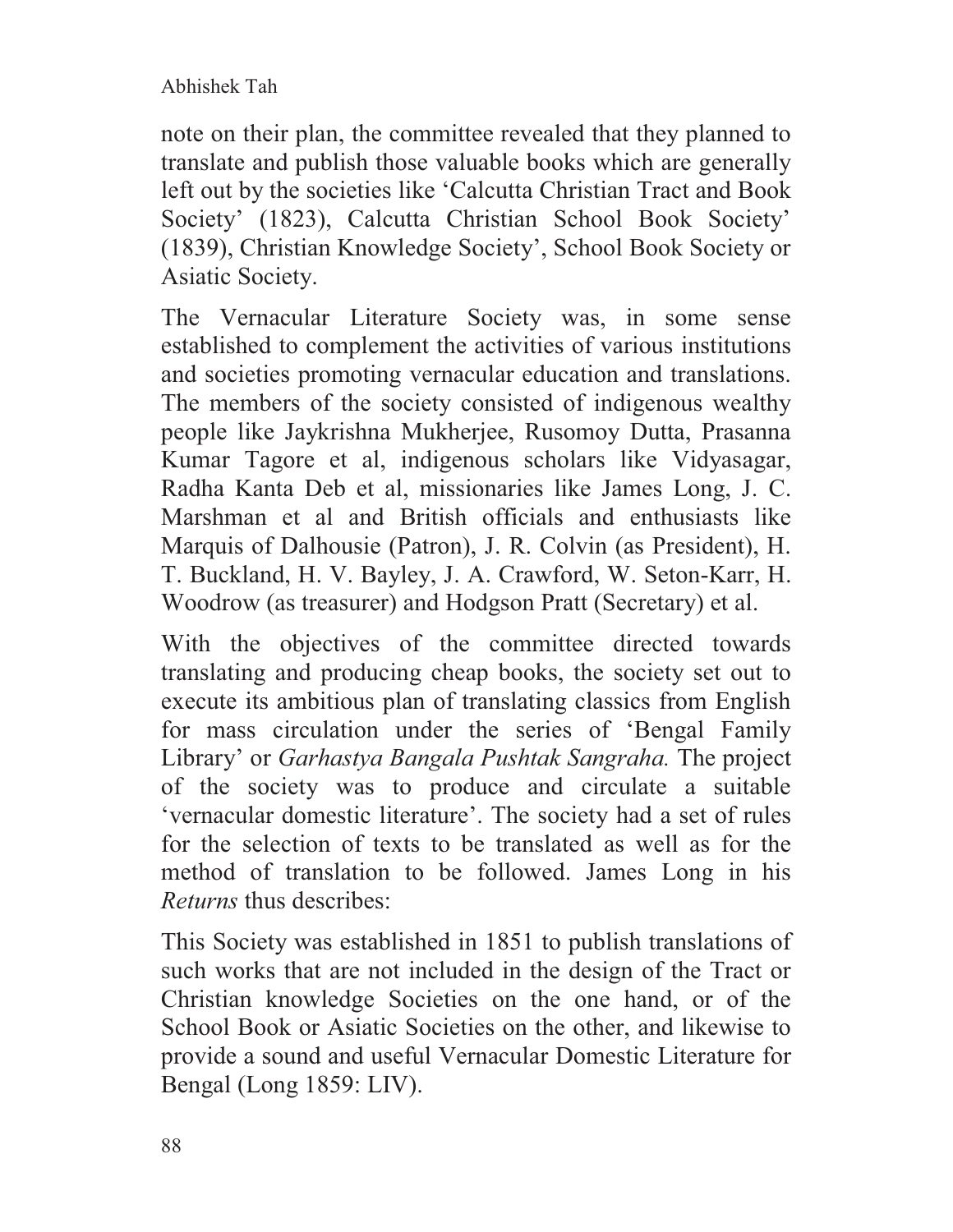# **VLS and its Method for Suitable Bengali Translation**

One of the first publications to have been brought out by the society was a translation of *Robinson Crusoe* by John Robinson in 1852 as *Robinson Crusoer Bhramanbrittanta.* The translation was aimed to suit the conditions and context of *the*  Bengali language. In order to bridge the cultural gap and connotation, Robinson Crusoe is represented as someone from Calcutta. Pratt writes about the features of the adaptation and the public reactions to it as follows:

On the ground that the paramount object was to bring the story home to the understanding of a Bengali public, we did not hesitate to change the scene, to make Robinson Crusoe the son of an Armenian merchant living in Calcutta and to wreck him on one of the islands of the Eastern Archipelago… The beauty and point of the Story were, I contend, in no way affected by a change of this sort, while on the other hand it made the story much more *real* to the reader than the description of a voyage from Hull to London could have been. But these liberties with De Foe's text were considered by the majority of the Committee in bad taste, and *non-adaptation* became the rule of the Society (Pratt quoted in Gupta 2011: 6).

Edward Roer was a European writing and translating in Bengali. Roer translated Charles and Mary Lamb's Tales from Shakespeare into Bengali in 1853. He apparently translated nine of the abridged stories from Lamb's Tales - *Jhor Brittanta* (The Tempest), *Nidagh Nisith Swapna Bibara*n (A Midsummer Night's Dream), *Benice Nagario Raja* (Merchant of Venice), *Lear Raja (King Lear*), *Hemlet* (Hamlet) etc. were among the ones translated by him. Sukumar Sen (1998) is of the opinion that the language used by Roer was simple, colloquial, and easy. Sen also mentions about Roer's introduction to the translation to describe how Roer had to deal with two different registers of the language, i.e. *sadhu*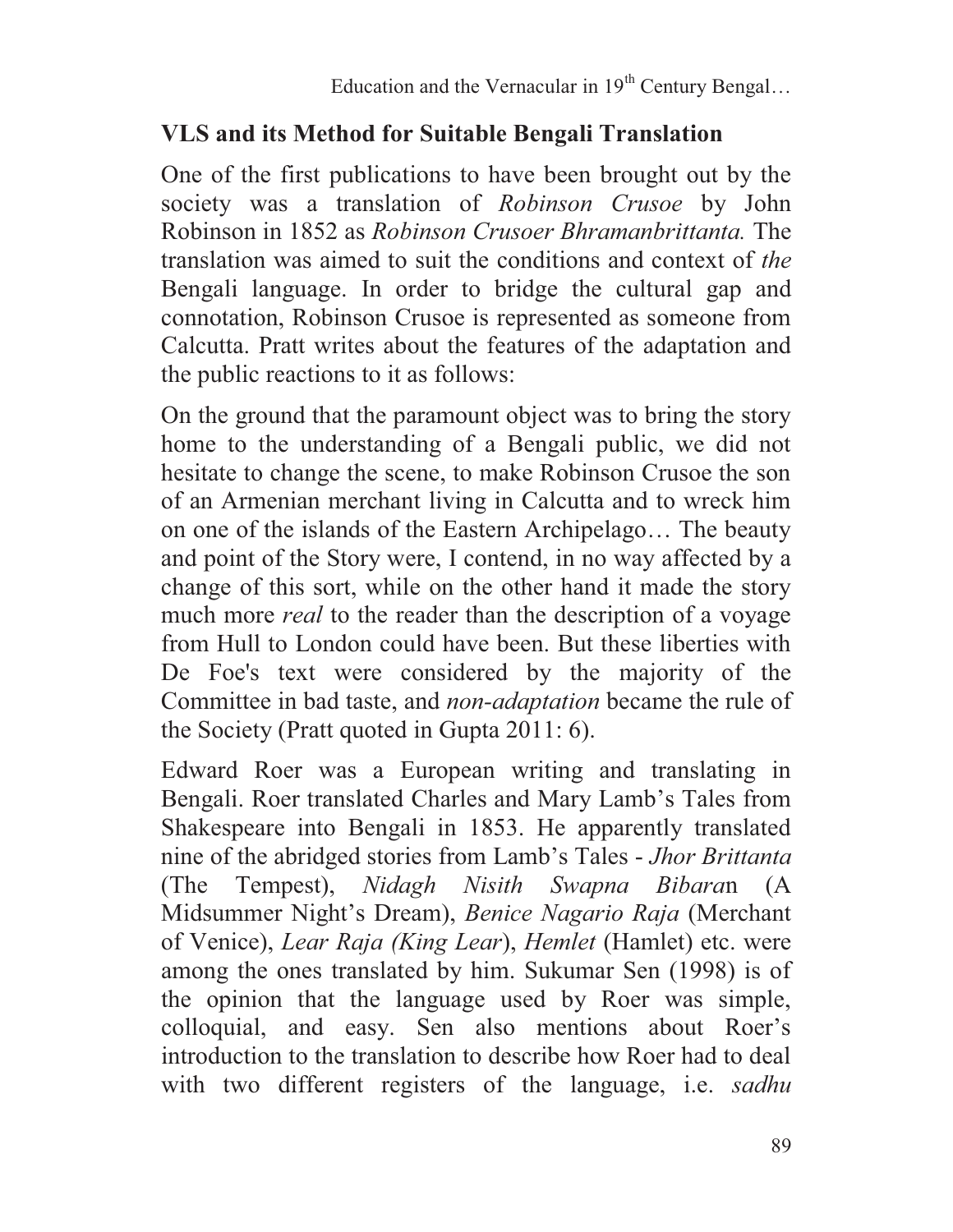(Sankritised Bengali) and *chalit* (Colloquial Bengali) in translation:

"…if I follow a Sanskritised register, the mass would not be able to understand it and if I use ordinary/popular language, the pedants would frown at it. Considering this, I have decided to follow none of these registers at a stretch and I have mostly tried to achieve a middle ground." (Introduction by Roer quoted in Sen 1998: 61).

Another important translator for the society at that point of time was Ramnarayan Vidyaratna (?-?) best known for his translation of the French novel *Paul et Virginie* (1787) into Bengali as *Pal O Barginia Itihas* in 1856. Vidyaratna's other translation was from Sanskrit *Hitopasdesha* into Bengali as *Hitkathabali* in 1861. He translated the first three parts of the text. There were three more books translated by Vidyaratna according to Sen (1998) – *Gopalkamini* (1856), *Satyachandradoy* (1855), and *Advut Itihas* (1857). The sources of these translations have not been much discussed but the work *Advut Itihas* (1857) seems to be a translation of Parley's *Wonders of History*. Ananda Chandra Vedantabagish's translation of Somdeva's *Katha Saritsagar* into Bengali was published in 1857 as *Brihatkatha.* The work was an abridged translation of the source text. His other translation too was from Sanskrit and he translated Kalidasa's work as *Shakuntalopakhyan* (1858) into Bengali. The most prolific and popular translator of the society was of course Madhusudan Mukhopadhyay who had to his credit no less than seventeen translations. Madhusudan Mukhopadhyay is the translator of the majority of the translations published by the society under the Bengal Family Library Series and it was quite probable that he would be appointed the assistant-secretary to the society. His translations include Andersen's stories like Chinese Nightingale etc. (*Chin Desiya Bulbul Pakshir*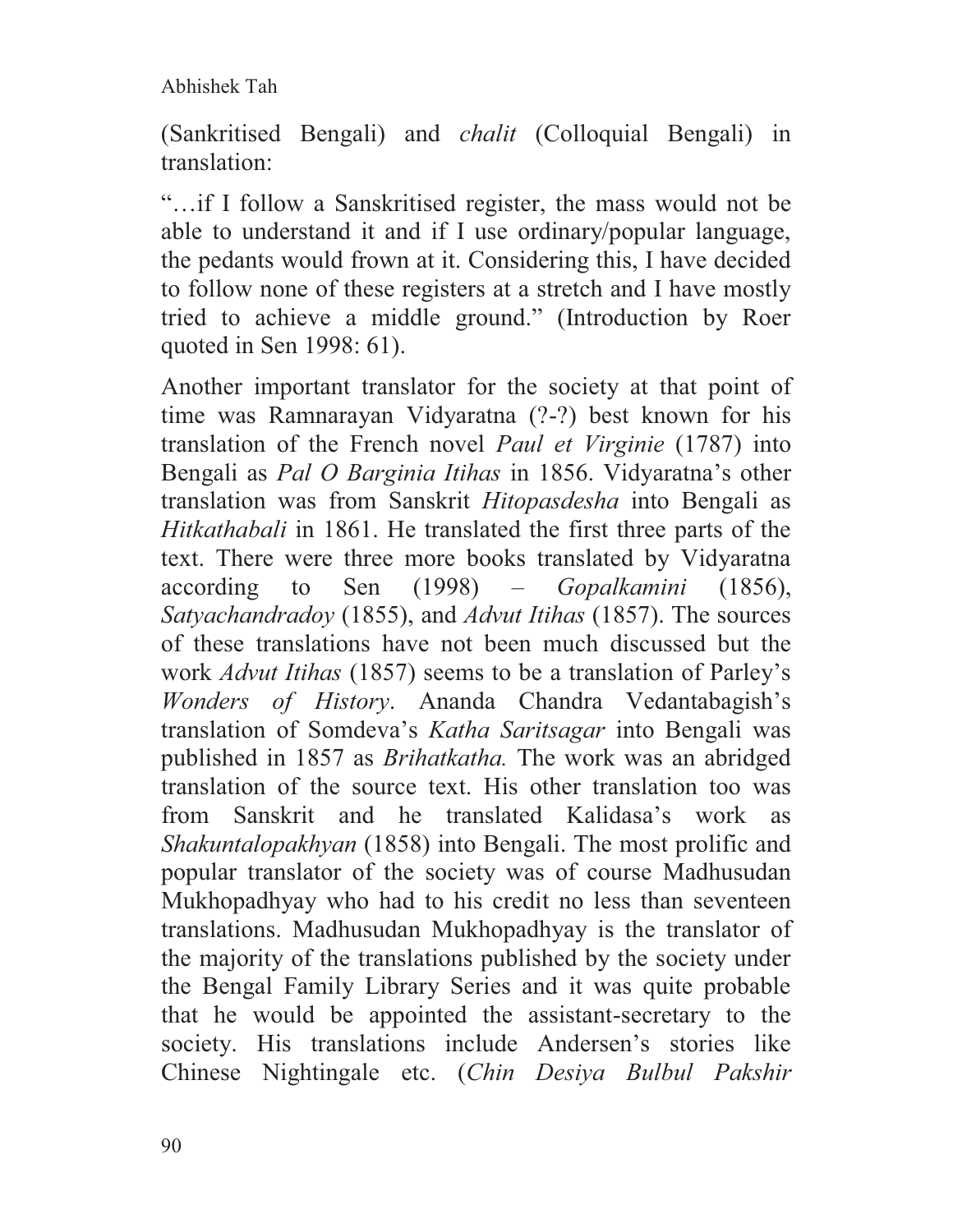*Bibaran*, 1857), Mermaid (*Marmet*, 1857), The Ugly Duckling (*Kutsit Hangsa Sabak o Kharbakayar Bibaran*, 1858), Wild Swans (*Hamsa Rupi Rajputra,* 1859), The Tinder Box and The Emperor's New Cloth (*Chakmaki Baksha o Apurba Rajbastra,*  1867) and Great Klaus and Little Klaus (*Choto Kilas Bodo Kilas*, 1860). He also translated Percy's Anecdotes (*Manroramya Path,* 1857), and Kriolf"s Fables (*Krilfer Nitigalpa,* 1870). His historical and biographical works and translations include *Jahanirar Charitra* (1858), *Nurjahan Ragginr Jibanbrittanta* (1857), *Mujahid Shah* (1859), *Ahalya Haddikar Jiban Brittanta* (1858) etc. Historical book like *Decline and Fall of the Roman Empire* by Edward Gibbon was also commissioned by the society for translation which was done by Hemanga Chandra Basu as *Musalmandiger Ovyudoyer Sonkshep Biboron* (1865).

# **Conclusion**

The discussions above reveal how there was a marked difference in the kind of Bengali written by a Sanskrit pundit like Mrityunjay Vidyalankar (a Brahmin) and a Persian munshi like Ramram Basu (a Kayastha). While Mrityunjay's Bengali owed its origins to Sanskrit texts and style, Ramram Basu's writings revealed a Persian influence. While the majority of the Bengali textbooks produced in the Bengali department of the College of Fort William were translations from Sanskrit, the textbooks produced by the CSBS were translations from English knowledge texts and literature. The language of the textbooks produced by CSBS mostly contained what is generally termed as 'missionary' prose. As most of the textbooks commissioned by CSBS were composed in Serampore Mission Press, the textbooks and translations developed prose, which was looked down upon by the Bengali pundits of Fort William College. The missionary prose and translations generally made use of the repertoire of the *chalit*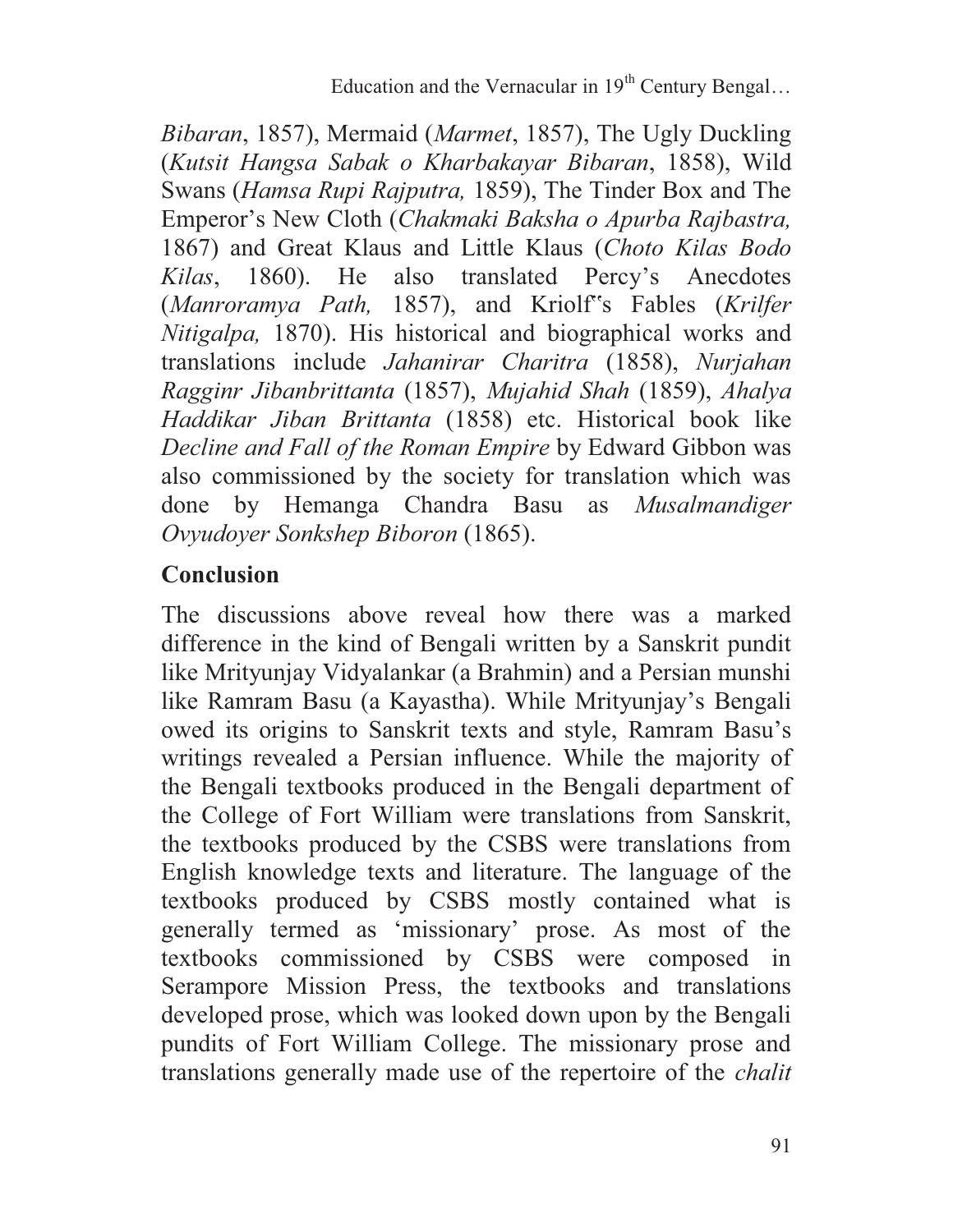(colloquial/in use among people) Bengali which was very different from the *sadhu* (standard/respectable) Bengali developed by the Brahmin pundits. The purpose of the CSBS textbooks was to reach out to varied sections of school students. Hence, the language of translation in these books was lucid and simple compared to the complex structure of the Brahmin pundit's Sanskritised Bengali. The translations and books produced in Fort William, on the other hand, were meant for higher education, i.e. college students. Interesting to observe here is that, apart from the issues of class in the spheres of print and translation, there was also a divide on the basis of Hindus and Muslims in terms of their participation in the spheres of print, education, and translation.

Throughout the first half of the  $19<sup>th</sup>$  century, we hardly come across any Bengali Muslim translator in the sphere of education. The sphere of higher education reveals certain issues about the representation of class through language. As mentioned earlier, the language promoted by the Fort William pundits was quite complex in terms of vocabulary and structure. This partly might have been the Hindu upper-class strategy to keep their exclusive dominance intact in the higher learning system. The role of textbook production has been seen by scholars like Gauri Viswanathan (1989) as a mode of perpetuating the superiority of Western knowledge and English education with the agency of native intelligentsia. However, the negotiations and modifications that the various reader groups made in their reception of these texts got overlooked. The modifications of most of the western knowledge texts through translation in the emerging scenario of education prove how the native response negotiated with the texts. The sphere of textbook production was also channelised by the native intelligentsia to reconfigure certain questions of identity and class within the native social structure. The phenomenon of textbook production reveals how the Hindu upper-class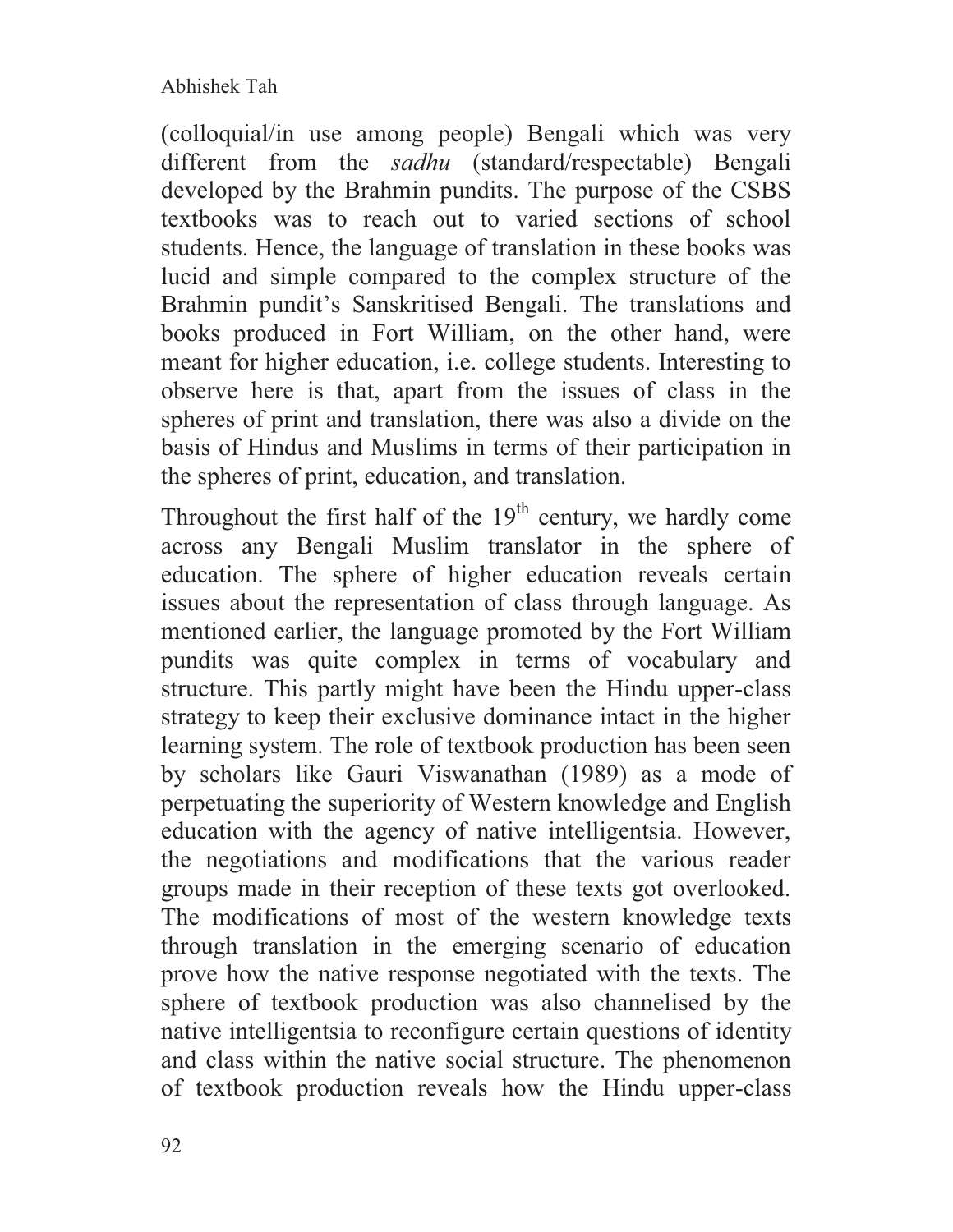*bhadralok* shaped the Bengali language in a Sanskritised way (through print, education, translation, and book production) and turned it into an exclusive medium of exhibiting their class hierarchy.

The Vernacular Literature Society and its translations were aimed at reaching out to the general public. The translations commissioned by the CSBS were translations of mainly educational textbooks including knowledge texts and some literary texts from English literature. The translations commissioned by the VLS on the other hand were meant for the consumption of the general reading public. These translations however were aimed at providing a refined 'domestic' reading material, which distanced itself from the 'vulgar' literature produced by popular printing presses. This suggests that a certain amount of effort was employed by the upper-class Hindus through print and language (in which translation was an inevitable tool) to keep intact the idea of gentility and class distinctions. The upper-class Hindus took considerable care to make sure the circulation of these 'refined' and 'healthy' books in the appropriate social groups. One of the important aspects of VLS is the question of the participation of Muslims in this society. The members of the society were missionaries, upper-class Hindu intelligentsia and British officials with hardly any Muslim representation. In terms of choosing their sources, the translations commissioned by VLS showed a general interest in English texts. Although most of the translations published by the society were done by upper-class Hindus like Madhusudan Mukhopadhyay, Ramnarayan Vidyaratna et al, the language of these translations was not necessarily sanskritised. The style of Bengali prose that was created and endorsed by the VLS was in many ways different from both the prose composed by the missionaries and the Sanskritised prose produced by the Brahminic Hindu elites. The traits of this prose can be best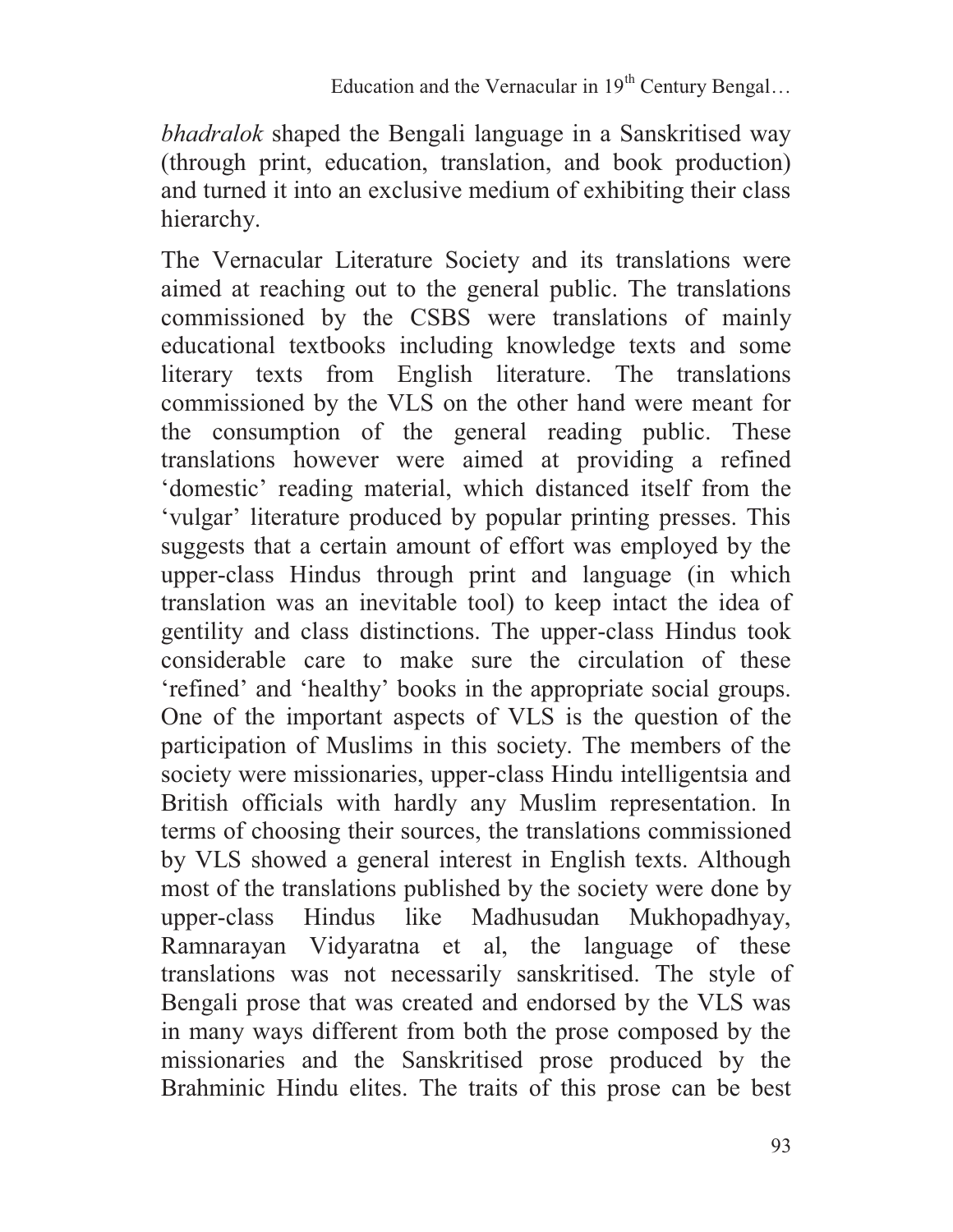understood by the comments made by Roer while translating Lamb's *Tales*. The idea of Roer to strike a middle ground between Sanskritised 'high' Bengali and the popular/colloquial Bengali sums up the kind of prose that got formulated through the Society's translations and publications.

Another interesting aspect that comes up from the discussions is that VLS and its efforts tried to include wider social classes in the sphere of print and literature. The plans of VLS for wider circulation of its materials even in District towns and villages through various modes suggest that efforts were made to represent the various social groups. The translations published by the Society almost consciously tried to do away with the Sanskritised 'high' register of the Bengali language and tried to strike a middle ground for the ease of reading and understanding. However, by the end of the 1860s, the Society's activities and translations had been on the wane and Society's objective of producing 'original' fictional works as well as translations in Bengali got diverted and abandoned. The variety of Bengali language shaped by VLS was not paid much attention to by later authors in the Bengali literary sphere. Publication of the first novel *Durgeshnandini,* in a highly Sanskritised Bengali by Bankimchandra Chatterjee (1838-1894) in 1865 effectively put a closure to the entire project of VLS and other contemporary societies which had so long been instrumental in shaping a more lucid and popular version of the Bengali language through textbook production and translation. The use of 'high' Sanskritised Bengali in print, translations, and literature came to represent the new ethos of social class and distinction.

# **References**

ACHARYA, PARAMES. 1978. Indigenous Vernacular Education in Pre-British Era. EPW, 13(9)., ACHARYA, PARAMES.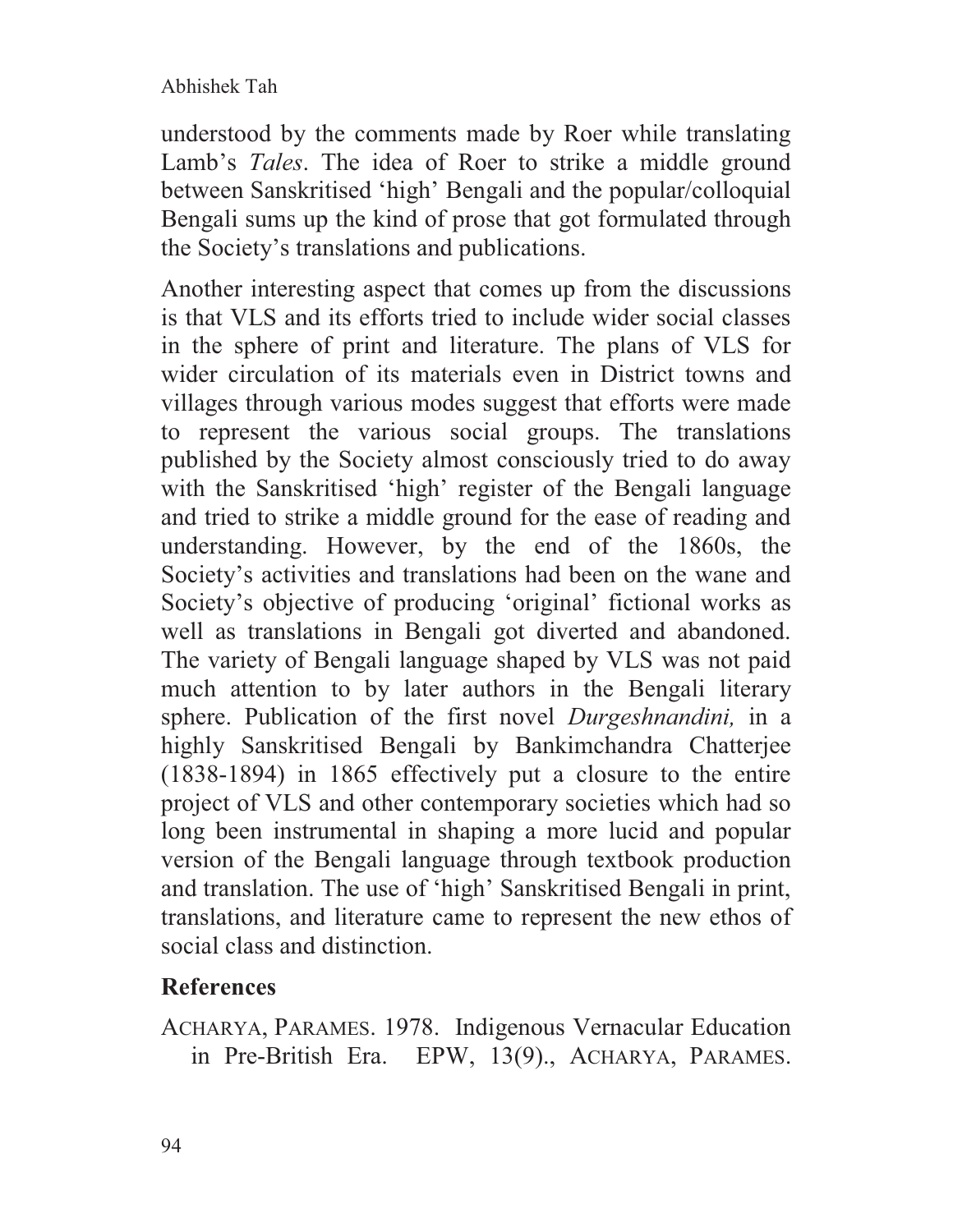1989. *Bangla Deshaja Sikshadhara* (Trends of Vernacular Education in Bengal). Calcutta: Anustup.

- AHMED, SALAUDDIN. 1965. *Social Ideas and Social Change in Bengal 1818-1835*. Leiden: E J Brill.
- AHMED, WAKIL. 1983. *Unish Shatak e Bangali Musalmaner Chinta-Chetanar Dhara.* (Thoughts and Consciousness among the Muslim Bengalis in the  $19<sup>th</sup>$  Century). Dacca: Bangla Academy.
- ANISUZZAMAN. 1982. Atahro Shatak er Bangla Gadya (Bengali Prose in the  $18<sup>th</sup>$  Century). Dacca: Vishwavidyalay Bangla Samiti.
- ANISUZZAMAN. 1983. *Muslim Manas O Bangla Sahitya*. Dacca: Lekhak Sangha.
- ADAMS, WILLIAM. 1868. *Reports on the State of Education in Bengal*, *1835-1838*. Kolkata: Printed at the Home Secretariat Press.
- BANDOPADHYAY, SHIBAJI. 2013. *Gopal Rakhal Dwanda Samas: Upanibeshbad O Bangla Sishu* Sahitya. (Gopal Rakhal Dwanda Samas: Colonialism and Children Literature in Bengal). Calcutta: Karigar.
- BASAK, NILMANI. 1974. *History of the Vernacular Education in Bengal (1800-1854): A Review of the Early Trends and Experiments*. Calcutta: Bharati Book Stall.
- CHATTERJEE, CHANDRANI. 2010. *Translation Reconsidered: Culture, Genre and the "Colonial Encounter" in Nineteenth Century Bengal*. Newcastle upon Tyne: Cambridge Scholars Publishing.
- CHAKRABARTY, SWAPAN. 2007. *Mudran er Sanskriti O Bangla Boi* (Print Culture and the Bengali Book). Kolkata: Ababhas.
- CHATTERJEE, PARTHA. (ed.). 1996. *Texts of Power: Emerging Disciplines in Colonial India*. London: University of Minnesota Press.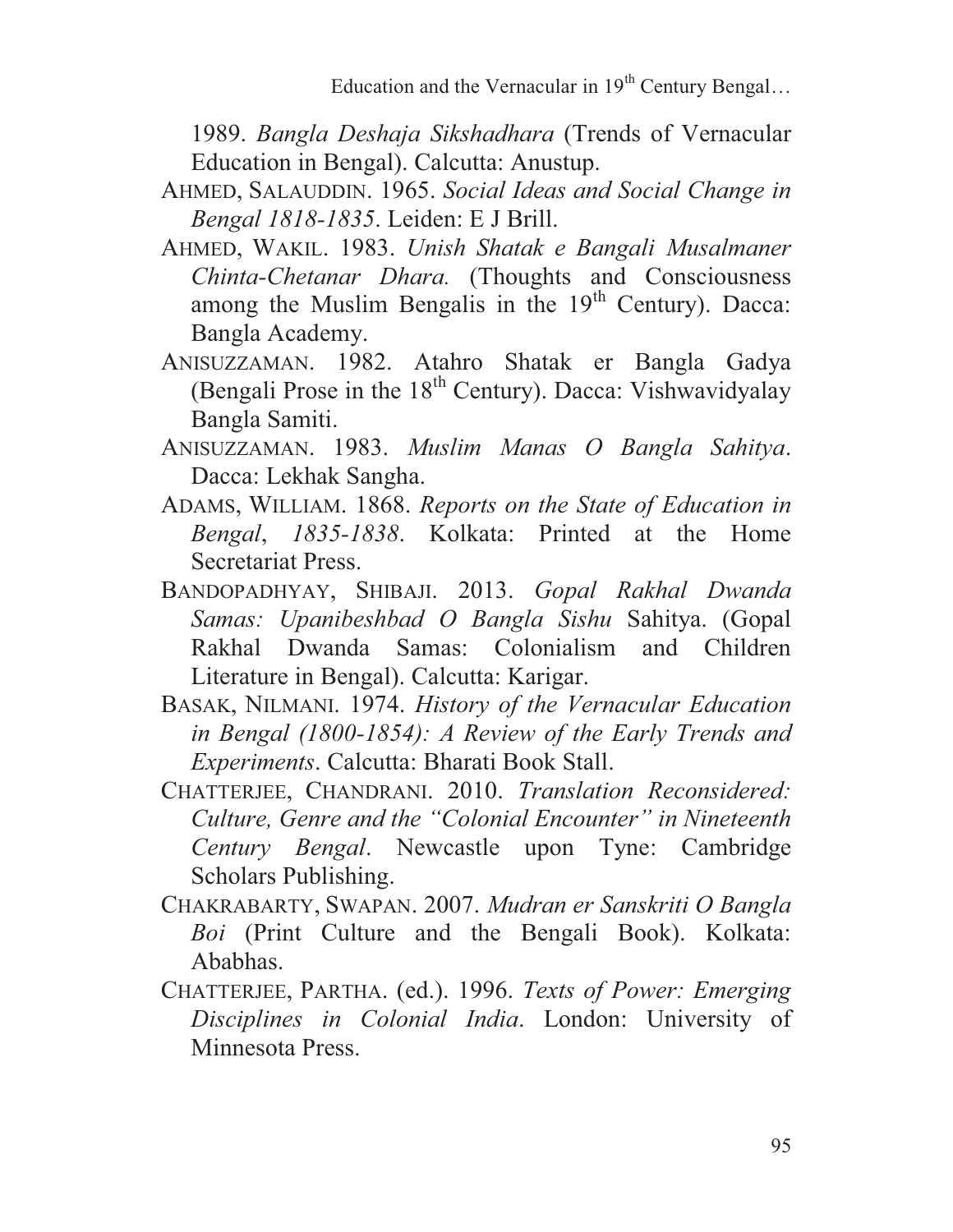- COHN, BERNARD. 1996. *Colonialism and its Forms of Knowledge: The British in India.* New Jersey: Princeton University Press.
- DAS, SAJANIKANTA. 1988*. Bangla Gadya Shaityer Itihas*  (History of Bengali Prose Literature). Calcutta: Dey's Publishing.
- GUPTA, ABHIJIT. 2011. Household Words: An Account of the Bengal Family Library. In Sapiers, J (ed.), *The Culture of the Publisher's Series*, 2. London: Palgrave Macmillan.
- GUPTA, ABHIJIT 2014. The Calcutta School Book Society and the Production of Knowledge. *English Studies in Africa*, 57(1). 57-67.
- GUPTA, A & CHAKRAVORTY, S. (eds.). 2004. *Print Areas: Book History in India*. Delhi: Permanent Black.
- GUPTA, A & CHAKRAVORTY, S. (EDS.). 2006. *Movable Type: Book History in India*. Delhi: Permanent Black.
- GHOSH, ANINDITA. 2003. An Uncertain 'Coming of the Book': Early Print Cultures in Colonial India. *Book History*, 6. 23- 55.
- GHOSH, ANINDITA. 2006*. Power in Print: Popular Publishing and the Politics of Language and Culture in Colonial Society (1778-1905*). New Delhi: OUP.
- KOPF, DAVID. 1969. *British Orientalism and the* Bengal Renaissance*: The Dynamics of Indian Modernization 1773- 1835.* Berkley: University of California Press.
- LONG, JAMES. 1859. *Returns Relating to Publications in the Bengali Language.* Selections from the Records of Bengal Government. Vol. Xxxii. Calcutta: John Groy General Publishing Dept.
- MURSHID, GHULAM. 1992. *Kalantare Bangla Gadya: Ouponibeshik Amale Bangla Gadyer Rupantar* (Bengali Prose in Changing Times: Transformation of Bengali Prose in Colonial Times). Calcutta: Ananda Publishers.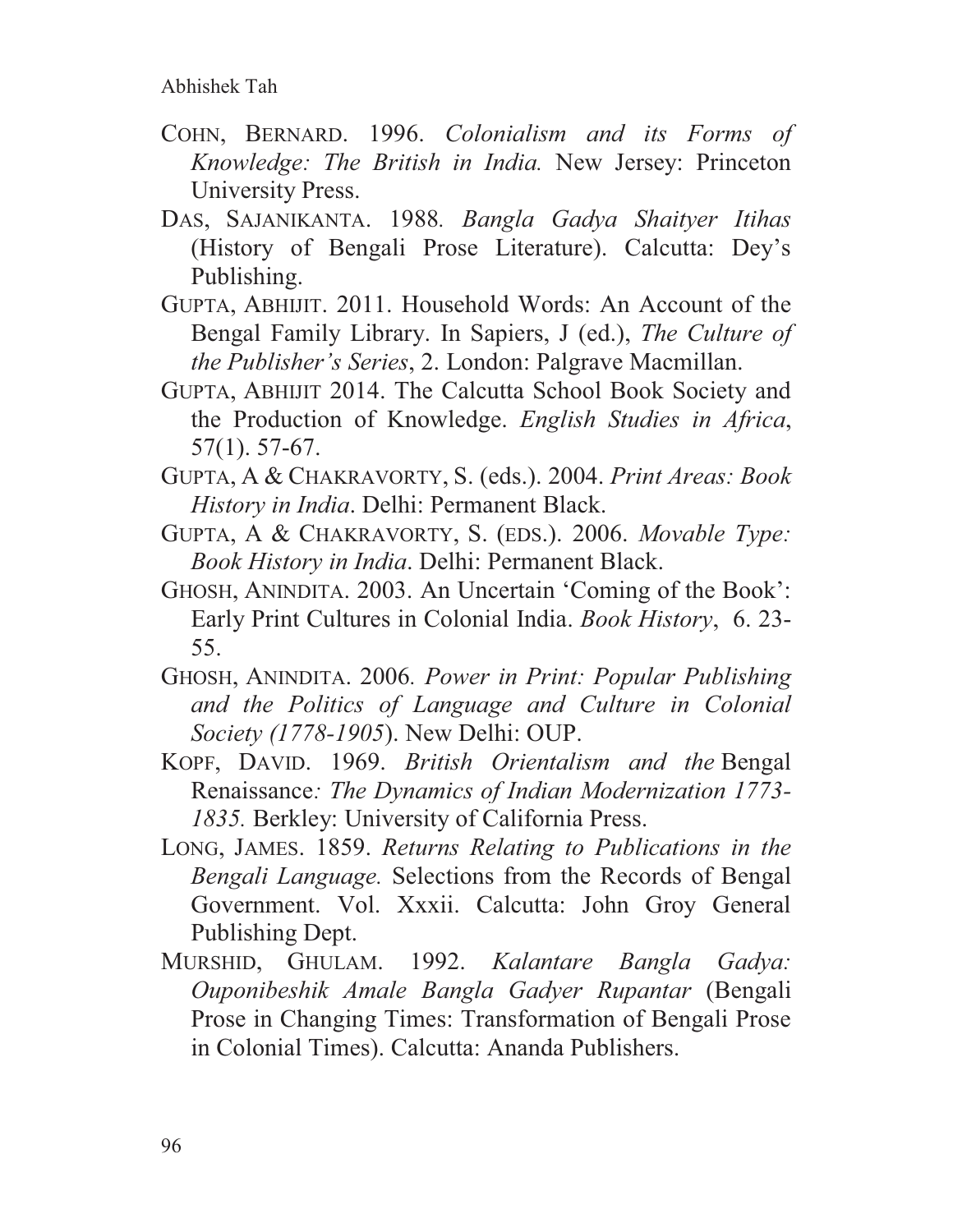- NIRANJANA, TEJASWINI. 1992. *Siting Translation: History, Post-structuralism and the Colonial Context*. Berkeley: University of California Press.
- PADIKKAL, SHIVARAMA. 1993. The Emergence of the Novel in India. In Tejaswini Niranjana, P. Sudhir and Vivek Dhareshwar (eds.), *Interrogating Modernity: Culture and Colonialism in India.* 220–241. Calcutta: Seagull Publications.
- RAFEL, VINCENT. 1988. *Contracting Colonialism: Translation and Christian Conversion in Tagalog Society under Early Spanish Rule*. USA: Duke University Press.
- SHASTRI, SIBNATH. 1903. *Ramtanu Lahiri O Tatkalin Bangla Samaj* (Ramtanu Lahiri and Contemporary Bengali Society). Calcutta: New Age Publishers.
- SEN, SUKUMAR. 1985. *Battlar Chhapa O Chhobi* (Print and Pictures of Battala). Calcutta: Ananda.
- SEN, SUKUMAR. 1960. *A History of Bengali Literature*. Calcutta: Sahitya Academy.
- SEN, SUKUMAR. 1978. *Islami- Bangla Sahitya* (Islami- Bengali Literature). Calcutta: Ananda.
- SEN, SUKUMAR. 1998. *Bangla Sahityey Gadya* (Prose in Bengali Literature). Calcutta: Ananda.
- SHAW, GRAHAM. 1981. *Printing in Calcutta to 1800*. London: Bibliographical Society.
- SIMON, SHERRY. 2013. *Cities in Translation: Intersections of Language and Memory*. Canada: Routledge.
- SRIPANTHA. 1977*. Jokhon Chhpakhna Elo* (When the Printing Press Arrived). Calcutta: Paschimbanga Bangla Akademi.
- SRIPANTHA. 1998. *Battala*. Calcutta: Ananda.
- SUR, ATUL. 1978. *Bangla Mudran er Dusho Bachhar* (Two Hundred Years of Bengali Printing). Calcutta: Ananda.
- THARAKESHWAR, V.B. 2002. Colonialism, Nationalism and the "Question of English" in Early Modern Kannada Literature. Ph.D. Dissertation, University of Hyderabad.